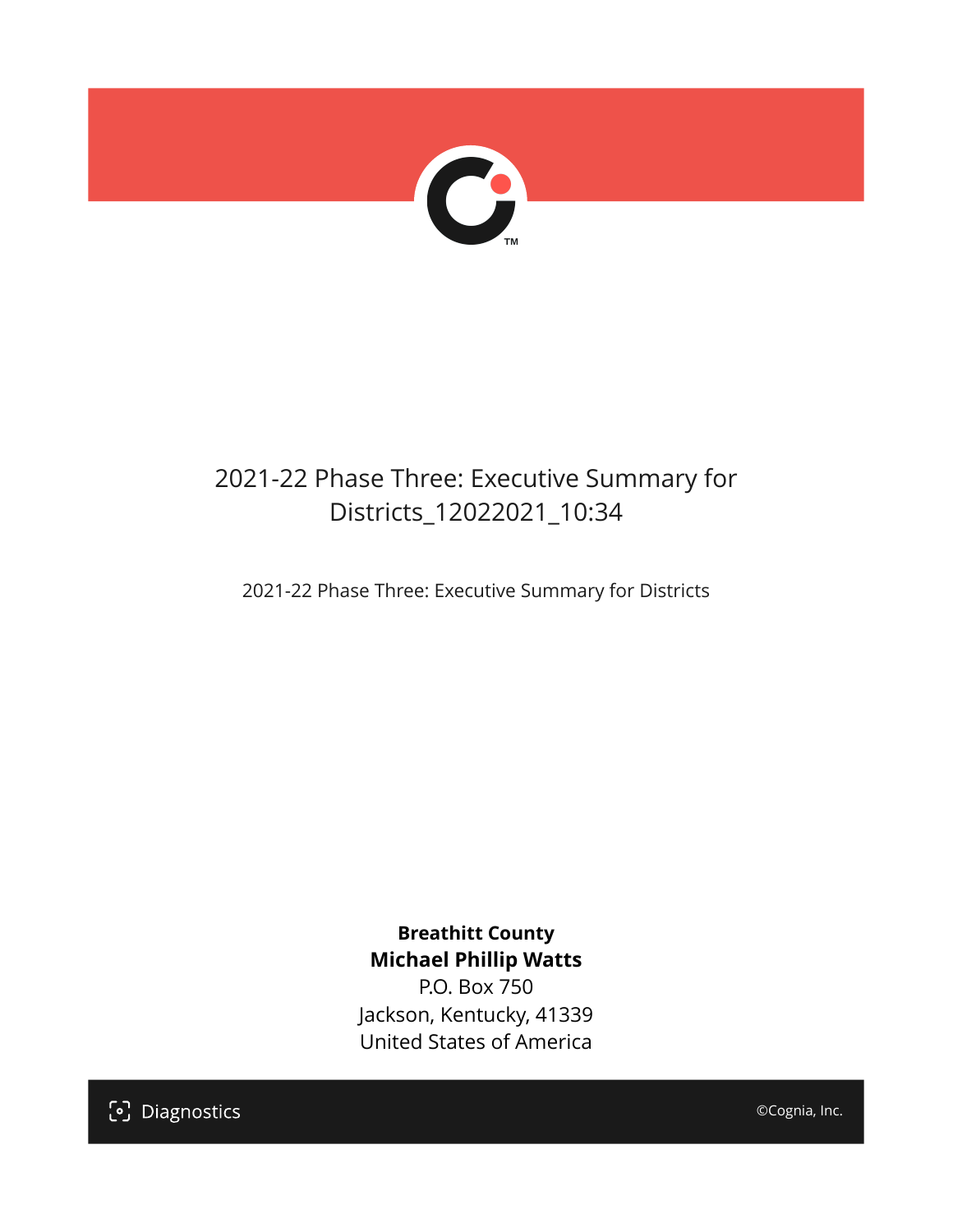Breathitt County

# **Table of Contents**

| 2021-22 Phase Three: Executive Summary for Districts |  |
|------------------------------------------------------|--|
| Attachment Summary                                   |  |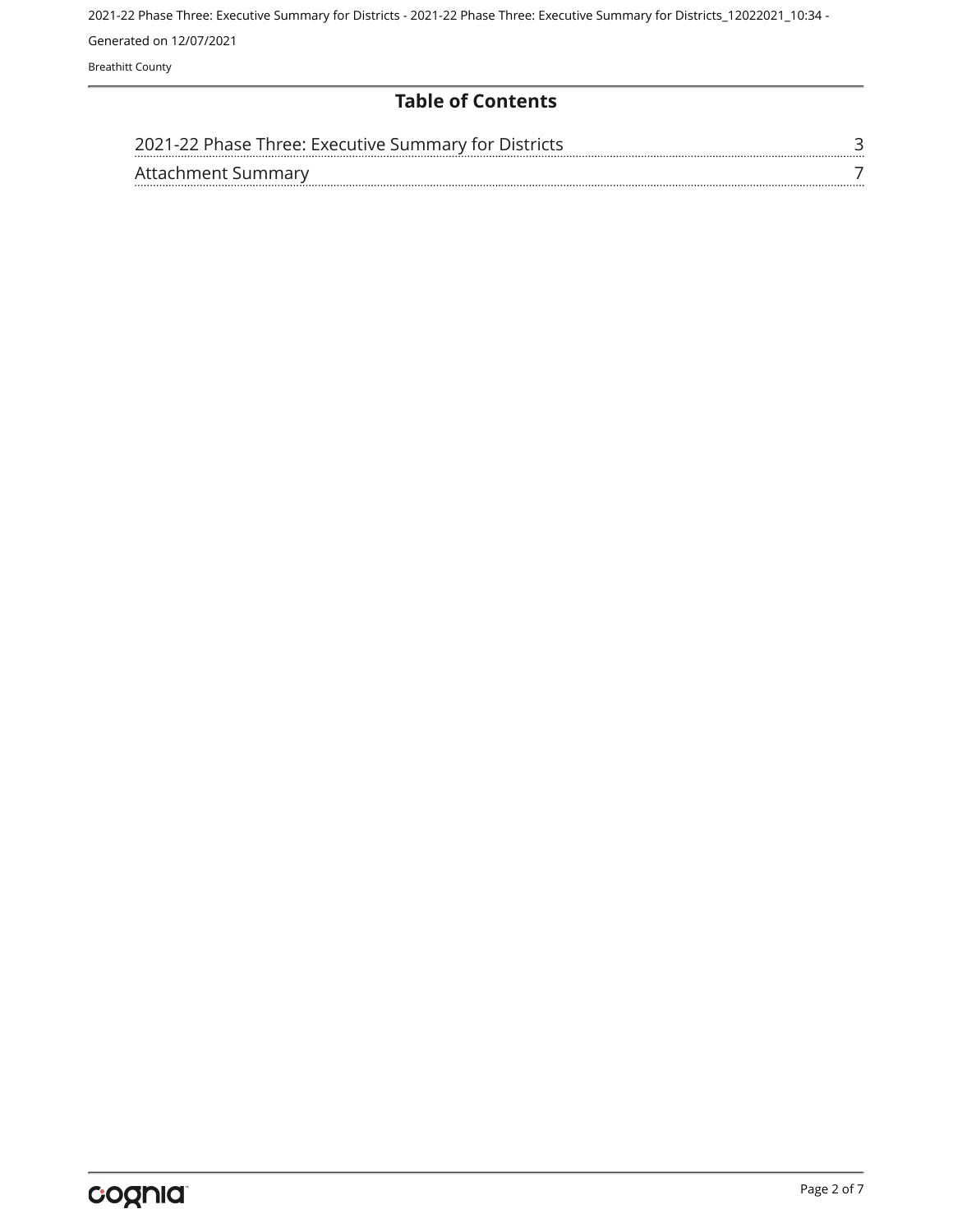<span id="page-2-0"></span>Breathitt County

# **2021-22 Phase Three: Executive Summary for Districts**

Description of the District

Describe the district's size, community/communities, location, and changes it has experienced in the last three years. Include demographic information about the students, staff, and community at large. What unique features and challenges are associated with the community/communities the district serves?

Breathitt County Schools district is currently focused on improving the effectiveness of the teaching and learning process, in order to ensure that all students receive an education of the highest quality. The district is located in one of Kentucky's largest counties (495 sq miles). Breathitt County is located in eastern Kentucky with a population of approximately 13,484 (2015). Historically, coal mining was a natural resource that brought jobs and grew the county's economy. After the late 1980s, the coal mining boom in Breathitt County slowed to a point that led coal mining families to look elsewhere to find work. The reduction of coal mining has led to a reduction in population, jobs, and the overall economy. According to The Huffington Post (May 2013), Breathitt County is the second poorest county in the nation. In its FY14 index, the Appalachian Regional Commission lists Breathitt County as "Distressed" (Bottom 10% of US counties). In April 2015 the unemployment rate was 8.8%; higher than the state average of 5.0%. The 2015 Census indicated that between 2010-2014 only 67.5% of the adults in Breathitt County were high school graduates or higher; only 11.5% have a bachelor's degree or higher. Transportation, time, childcare, and availability of resources are barriers to continued education. During the 2019-20 school year, BCS served approximately 1783 students in threeelementary and one-middle/high school, including a vocational technology program and two alternative programs. Over the last ten years, the average number of students lost has averaged 30 students. Current enrollment numbers for the 2020-2021 school year are at 1838 students, including preschool. The Free/Reduced lunch rate was approximately 78.5% as compared to the state's 60.8%. Breathitt County Schools participates in the Community Eligibility Option that allows all students in the district to eat free. As a result of a management audit conducted by the Kentucky Department of Education in 2012, the district became a statemanaged district. In the spring of 2014, a follow-up review was conducted. Although it was determined that improvements had been made, the district remained a statemanaged district. In the fall of 2018, the Breathitt County Board of Education voted to remain under state management, based on findings and recommendations from an audit conducted in the Fall of 2017. In October of 2019, the Breathitt County Board of Education voted to accept the Commissioner's recommendation that the district move from a designation of state-managed to a designation of stateassisted. The Breathitt County School District, in 2013, ended the year with an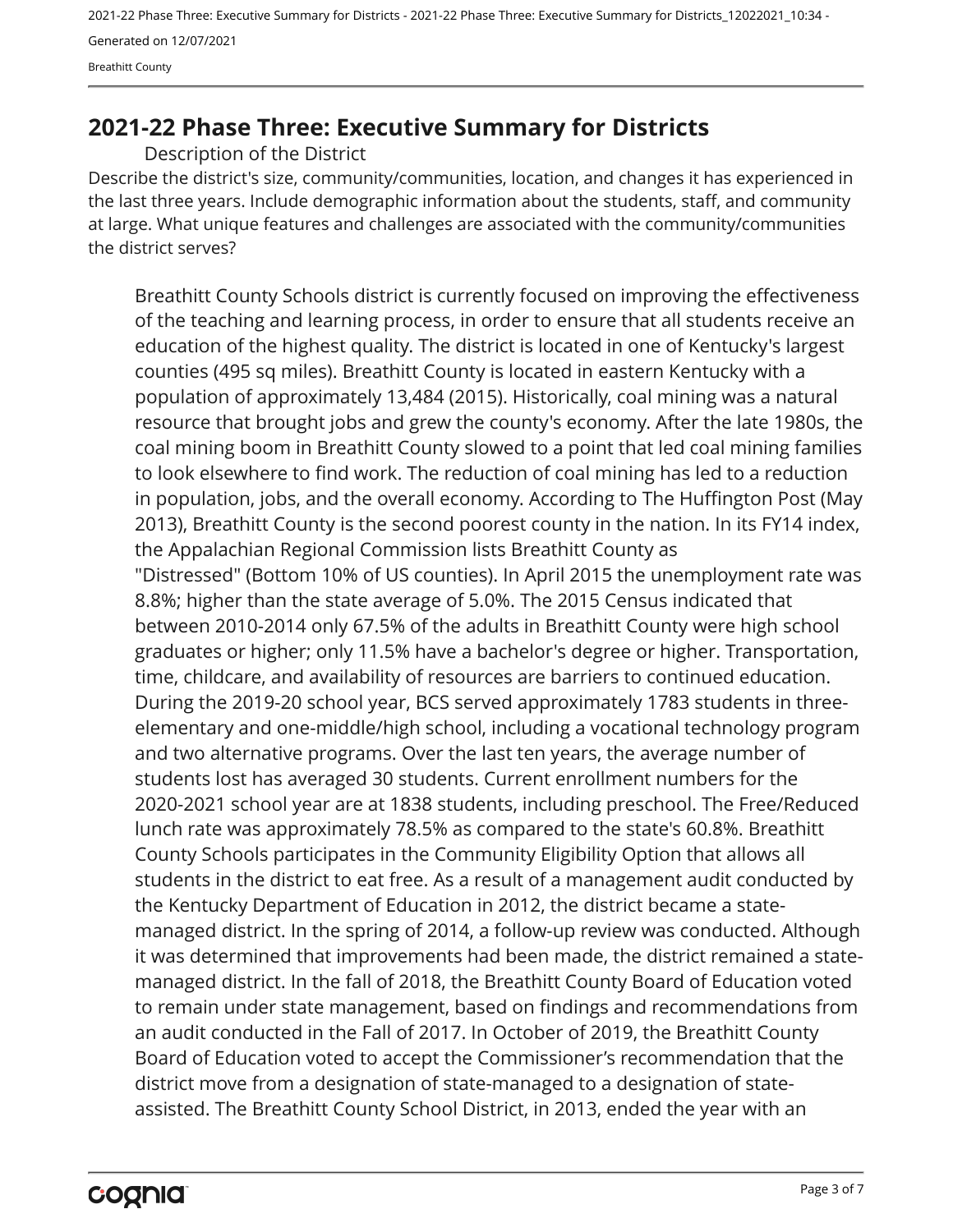Breathitt County

unrestricted fund balance of around \$305,000. Since that time, with great effort and focus on improving the financial health of the district, the unrestricted fund balance has grown to approximately \$3,600,000. Board capacity has grown tremendously throughout this time, and Board action enabled the district to realize the increased revenue of the additional Nickel Tax, which was passed in September 2017. Additionally, the bonding potential of the district in 2013 was only \$180,000. With the passage of the Nickel Tax, that bonding potential has grown to almost \$19,000,000. This has enabled the district to address a great number of needs across the district from instruction to facilities to food service. The District is in the process of building a new elementary school which we hope will serve our students for many years to come. In 2018, an all stakeholder guided coalition group was tasked with a review of past vision and mission statements. The coalition completed the Breathitt County School District's vision/mission, core beliefs, and district commitments as well as 5-year academic and financial strategic goals. The BOE created policy and procedure to ensure vision and mission are reviewed annually. As the district had met all of the previously set financial goals and had met two of the academic goals (while making progress on all other academic goals), these were also updated at that time and were presented to and approved by the Board of Education in January 2019. BCS has improved the district's Multi-Tier Systems of Support for both academic and behavior interventions. As a result, the last two years the district has seen a decline in the number of students needing special education services. In the last three years, all six federally funded Preschool programs within the Breathitt County School system have received a Kentucky All-Star rating of 5. BCS Kindergarten readiness is 45.1%.

## District's Purpose

Provide the district's purpose statement and ancillary content such as mission, vision, values, and/or beliefs. Describe how the district embodies its purpose through its program offerings and expectations for students.

VISION Graduates Prepared for College, Career, and Community MISSION Breathitt County Schools will accomplish this vision by: Putting students FIRST in ALL decision making, Setting high expectations for student achievement, Advocating for every child, Promoting growth for students and staff, Actively engaging community stakeholders, and Promoting positive school/community culture. OUR CORE BELIEFS ALL children can learn. Teachers do make a difference. Effective principals lead teaching and learning at their schools. All school and district staff contribute to student success. High expectations are essential to student achievement. Two-way communication and positive partnerships lead to student success. OUR DISTRICT COMMITMENTS To support this vision and mission, Breathitt County Schools will ensure that all students have access to: A guaranteed, viable curriculum that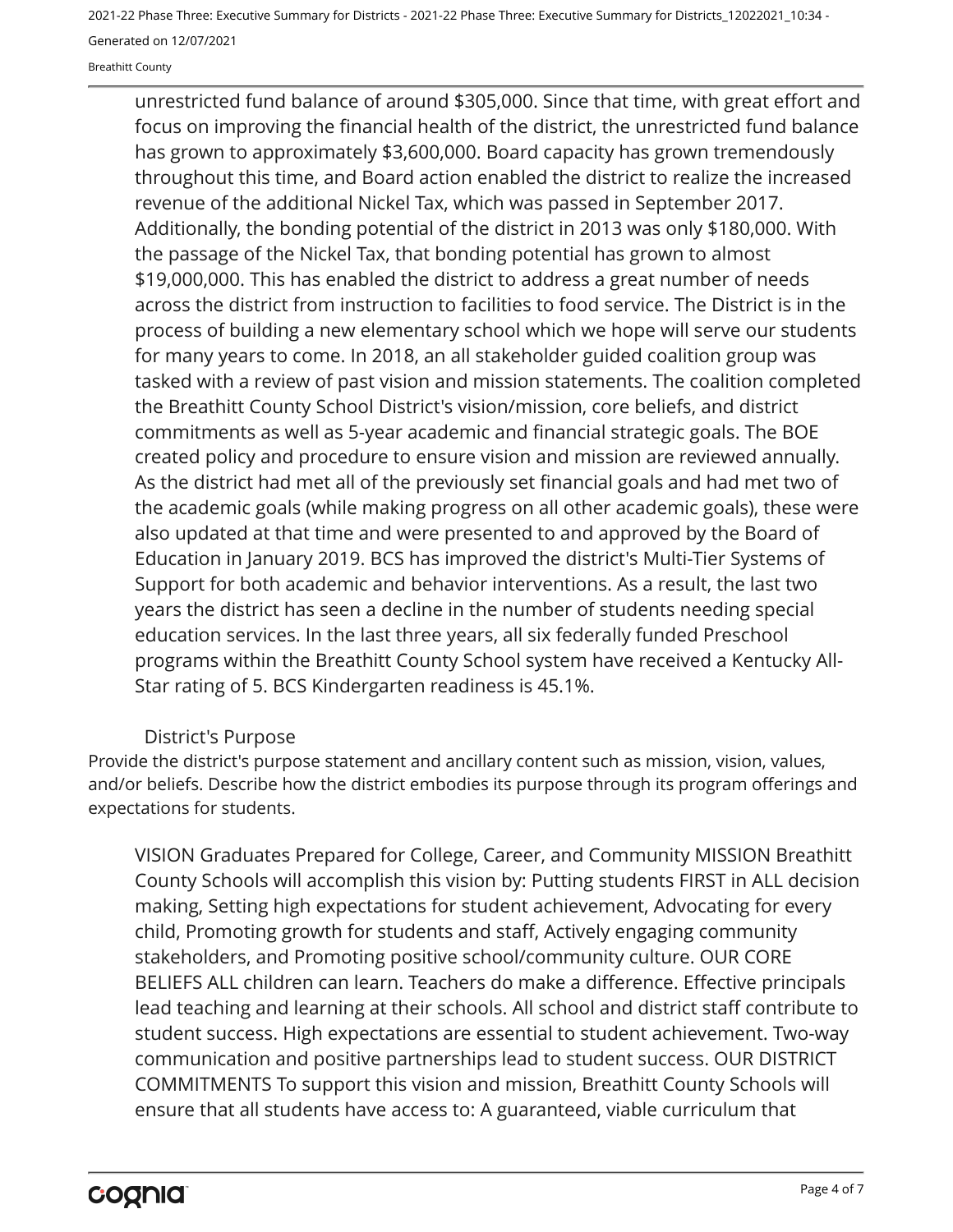Breathitt County

incorporates deep engagement and grade-appropriate assignments Well-equipped, safe facilities that promote student learning Highly effective faculty and staff that deliver strong instruction Services that support the whole child

# **ATTACHMENTS**

### **Attachment Name**

 $\frac{D}{\sqrt{P_{\text{max}}}}$  Vision and Mission

Describe the district's notable achievements and areas of improvement in the last three years. Additionally, describe areas for improvement that the district is striving to achieve in the next three years. Notable Achievements and Areas of Improvement

The most notable academic achievement the district has made has been with the Graduation Rate. The district has steadily improved over a 5-year span from 75% in 2016 to 94.1% in 2020. Other Notable Achievements: All of BCS schools are part of the Appalachian Renaissance Initiative, a consortium of 17 rural school districts that made the commitment to share resources and professional learning opportunities and also work to affect policy and protocol in an effort to connect learners to highly effective teachers every day. For the 2020-2021 school year, the district expanded the 1-to-1 initiative to include grades Kindergarten-4th grade. This allowed for all of Breathitt County students to be 1-to-1 for the 2021-2022 school year. Other notable achievements include: Additional federal program funding to support student learning in all grade levels. Additional teachers and support staff to support learning After school tutoring to address learning loss During school, tutoring to address learning loss Evidence-based instructional resources have been purchased for Reading/Writing, Math, Science, and Social Studies Increase of 30.1% in proficient/ distinguished writing in 7th/8th grades and 24.3% in 9th through 12th grades. Implementation of common writing template/format and timeline in grades 7-12 across content areas. Graduation Rate was 92.1% Areas of Improvement include: Stronger Family Engagement to support learning loss and continuous growth. Addressing learning loss Continuation of Standards Implementation work Transition Readiness and continuation of the growth of the CTE program Lower novice rates of students with disabilities in all categories Increase ACT composite score

## Additional Information

**Districts Supporting CSI/TSI (including ATSI) Schools Only:** Describe the procedures for monitoring and providing support for (a) CSI/TSI school(s) so as to ensure the successful implementation of the school improvement plan.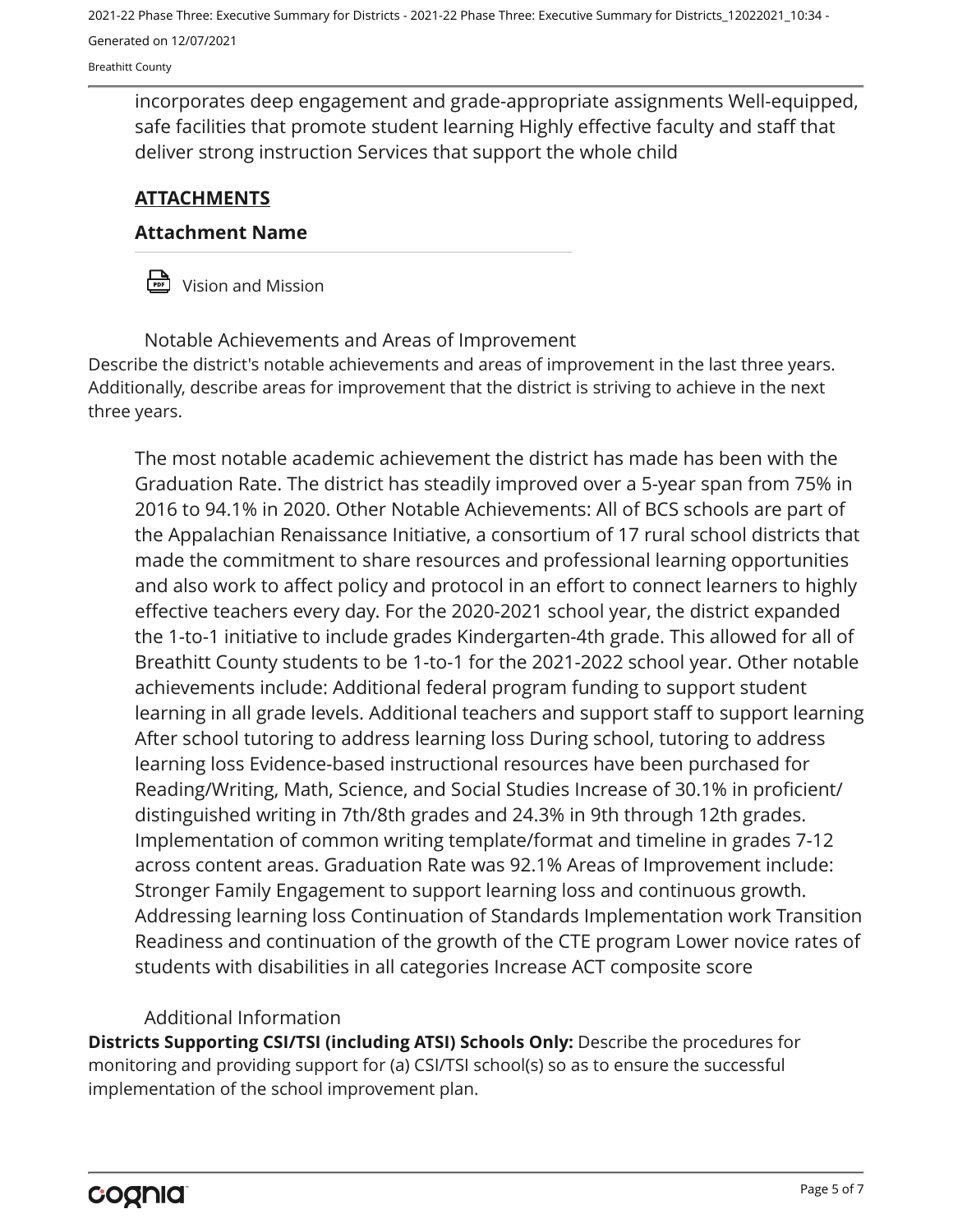Breathitt County

#### N/A

## Additional Information

Provide any additional information you would like to share with the public and community that were not prompted in the previous sections.

The district has approved our District Facility plan, with the assistance of the Local Planning Committee. This document has guided our work within facilities with upgraded security vestibules in all schools, combining of schools to allow them to be at capacity levels recommended by KDE, repurposing of Sebastian Middle School to Sebastian Elementary School, demolition of LBJ Elementary School, beginning construction for a new elementary school, and future planning to allow the new school to replace Marie Roberts-Caney Elementary. A new Area Technology Center is also currently being designed and is scheduled to be bid for construction during 2022. This new construction will replace the existing buildings and demolition will likely take place in 2022 for one of those older structures. Some additional work that has been approved by the Local Board of Education with an approved BG1 and are in the process of design or construction includes; a new roof for Sebastian Elementary School, Breathitt County Coliseum renovation due to a fire damage, Breathitt County Coliseum Window replacement with new ADA access, Breathitt County Coliseum Balcony Replacement, and Breathitt County High School Gym Floor replacement. During the 2021 General Assembly the Kentucky Legislature passed HB405 and we received funding through the Schools Facility Construction Commission to renovate several of our facilities that were affected during the March 2021 Flood. These projects will impact the Breathitt County High School Art Room, Breathitt County Training Facility, Breathitt County Field House and Concession Stand, and construction of the new Breathitt County Area County Technology Center. These projects are all within the design phase and will be progressing during 2022. Besides all of the work that falls within the Districts Facility Plan, the district is also working fervently to update all buildings and grounds to ensure that maintenance is maintained on a regular schedule and falls within the financial goals of the district.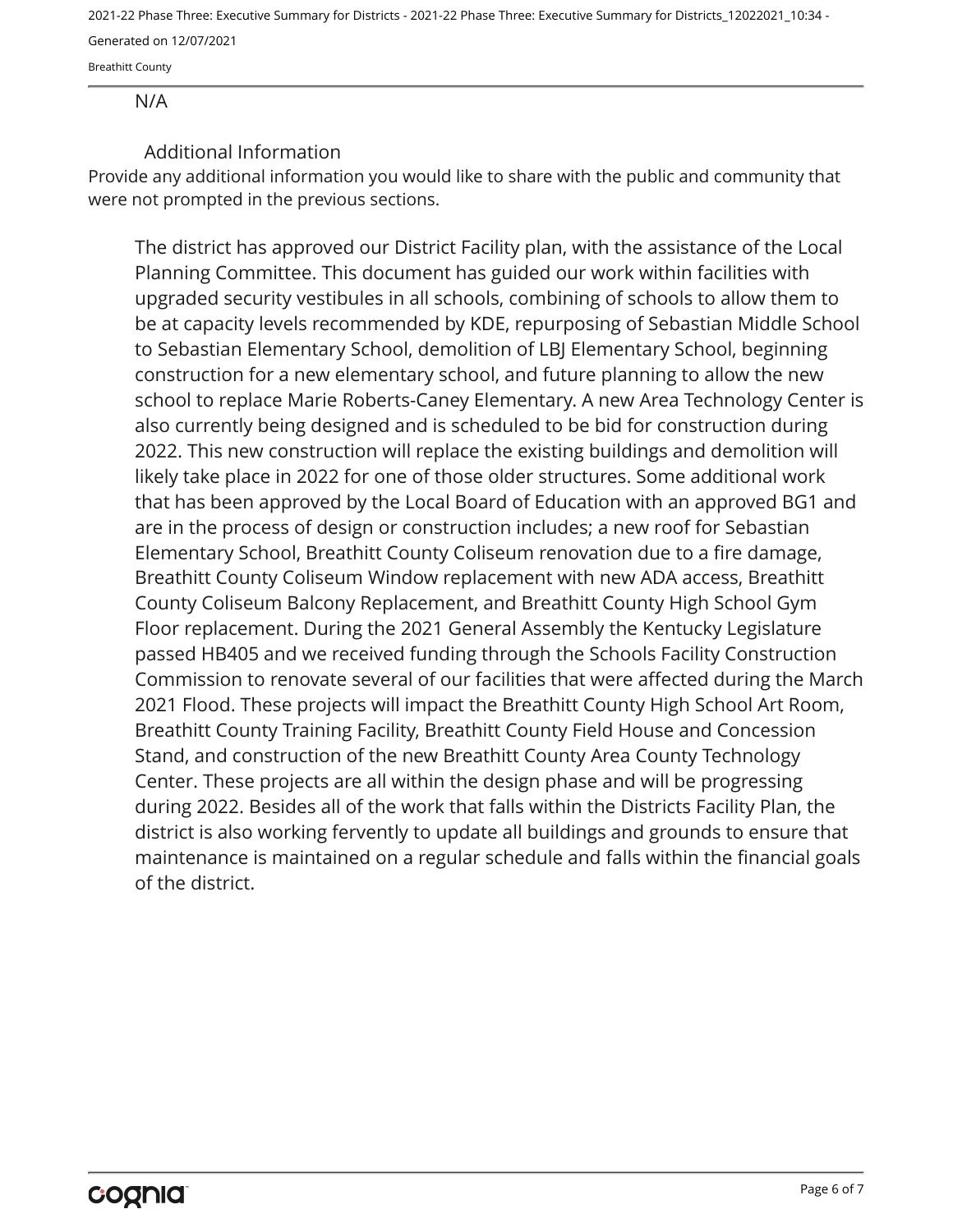Breathitt County

# <span id="page-6-0"></span>**Attachment Summary**

| Attachment Name               | <b>Description</b> | <b>Associated Item(s)</b> |
|-------------------------------|--------------------|---------------------------|
| <b>PDF</b> Vision and Mission |                    |                           |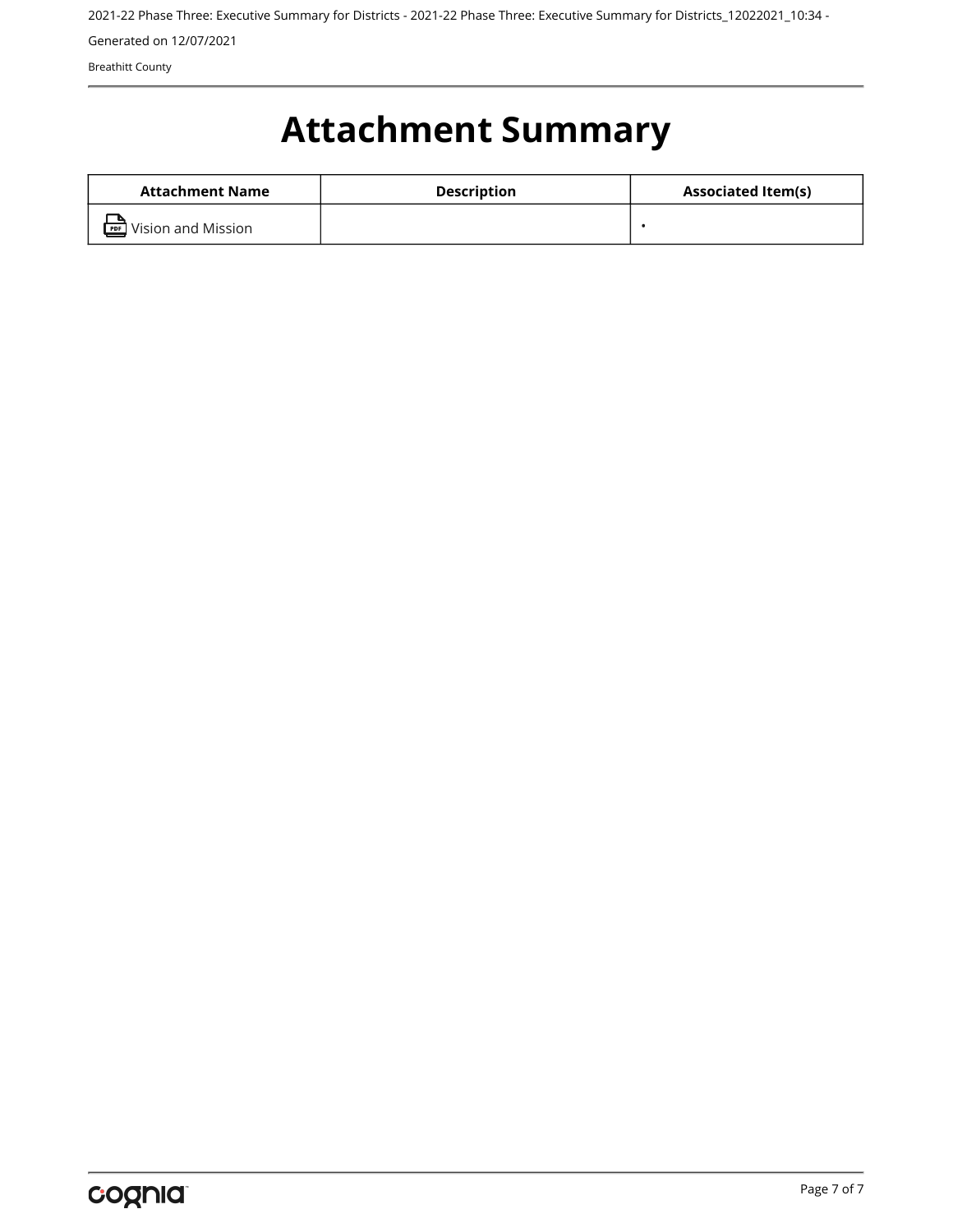

# 2021-22 Phase Three: Comprehensive District Improvement Plan\_12022021\_10:37

2021-22 Phase Three: Comprehensive District Improvement Plan

**Breathitt County Michael Phillip Watts**

P.O. Box 750 Jackson, Kentucky, 41339 United States of America

[၁] Diagnostics

©Cognia, Inc.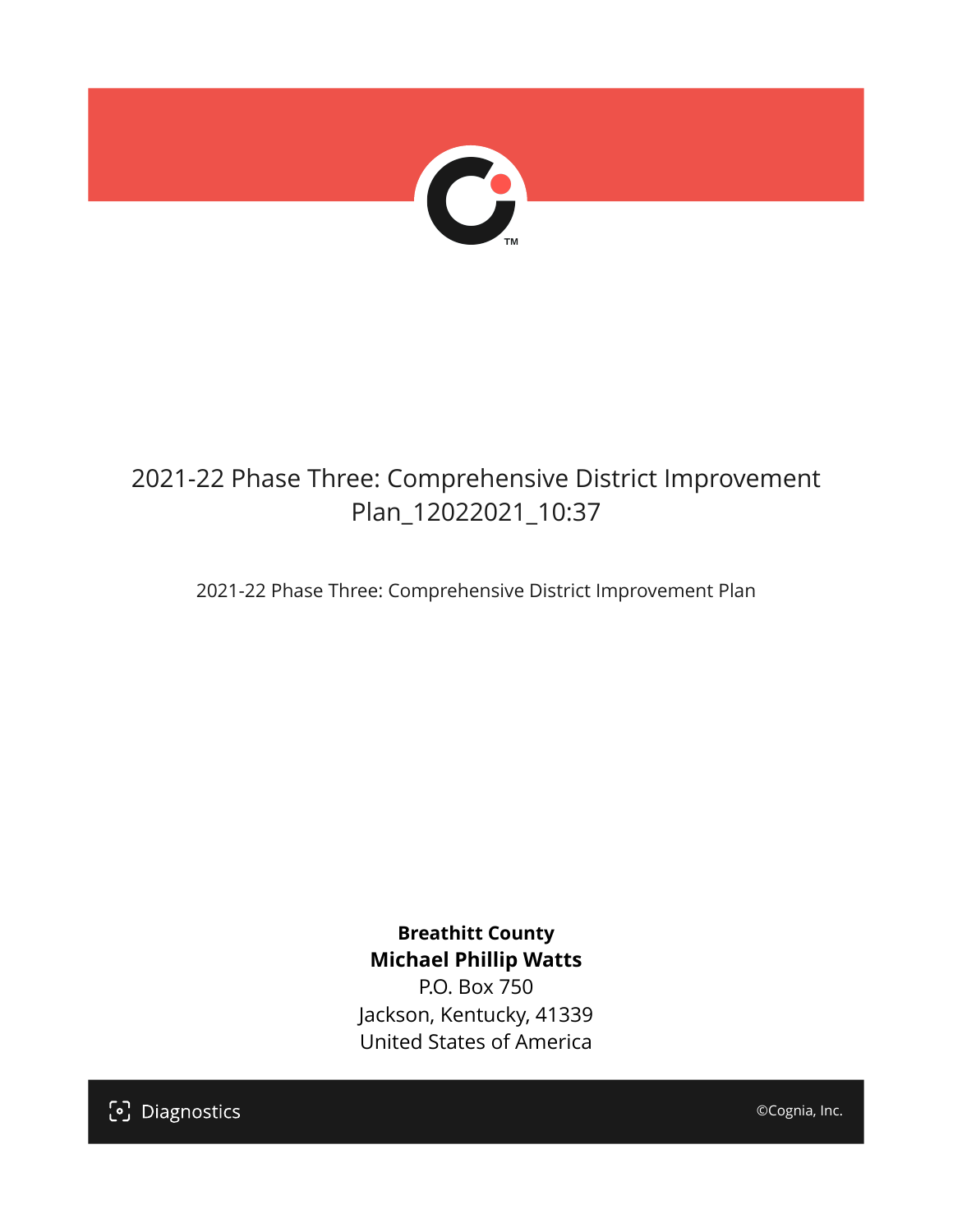2021-22 Phase Three: Comprehensive District Improvement Plan - 2021-22 Phase Three: Comprehensive District Improvement

Plan\_12022021\_10:37 - Generated on 12/07/2021

Breathitt County

# **Table of Contents**

| 2021-22 Phase Three: Comprehensive District Improvement Plan |  |
|--------------------------------------------------------------|--|
| Attachment Summary                                           |  |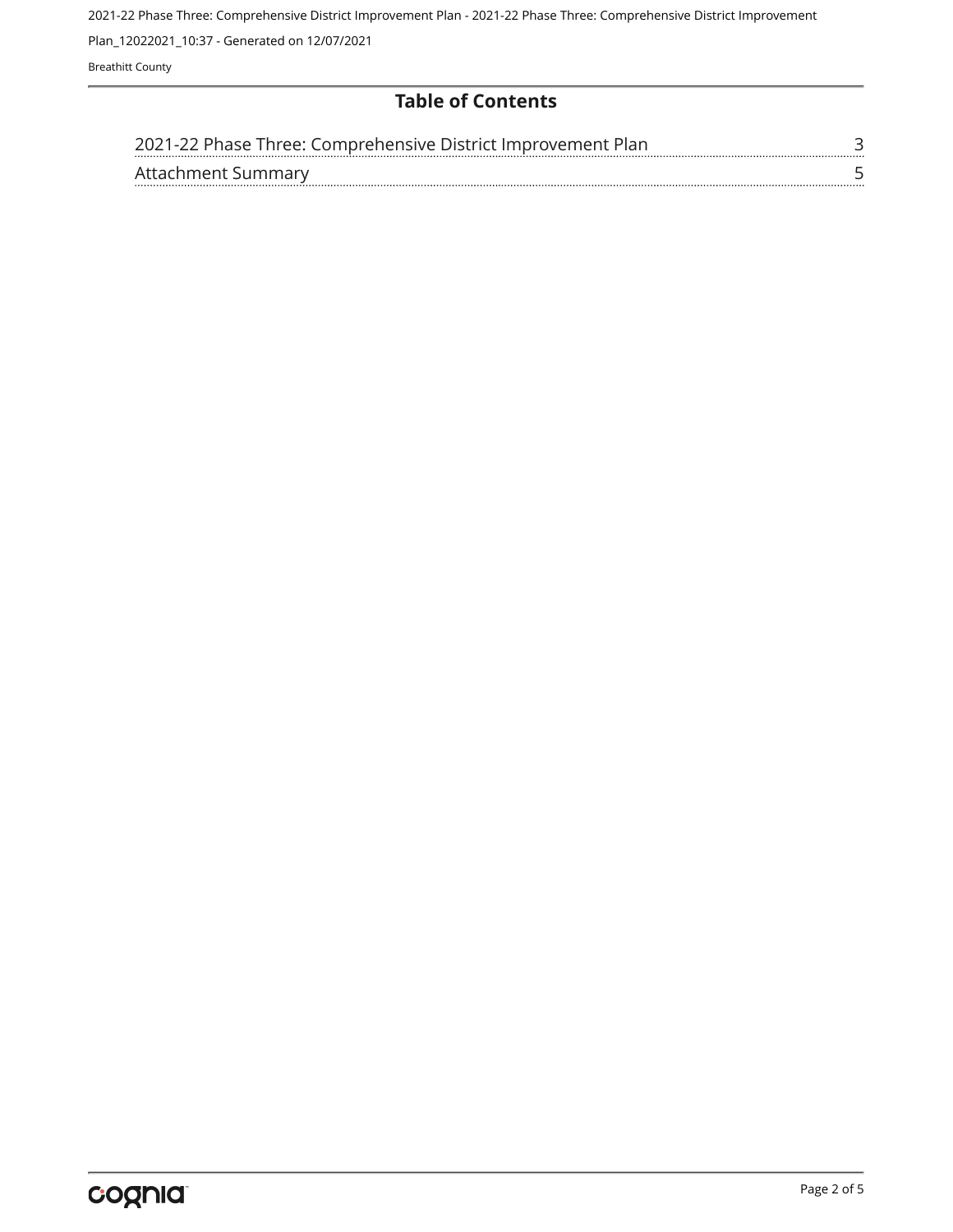2021-22 Phase Three: Comprehensive District Improvement Plan - 2021-22 Phase Three: Comprehensive District Improvement Plan\_12022021\_10:37 - Generated on 12/07/2021 Breathitt County

# <span id="page-9-0"></span>**2021-22 Phase Three: Comprehensive District Improvement Plan** Rationale

District improvement efforts are a collaborative process involving multiple stakeholders. During the improvement planning process, leaders focus on priority needs, district funding, and closing achievement gaps between identified subgroups of students. When implemented with fidelity, the Comprehensive District Improvement Plan (CDIP) cultivates an environment that promotes student growth and achievement.

While the focus of continuous improvement is student performance, the work must be guided by the aspects of teaching and learning that affect performance. An effective improvement process should address the contributing factors creating the learning environment (inputs) and the performance data (outcomes).

Using the Comprehensive District Improvement Plan Template

The template is a complement to the Needs Assessment for Districts. Using your determined priorities, you will set both short- and long-term targets and outline the activities intended to produce the desired changes.

a. Develop your Strategic Goals using the [Comprehensive District Improvement Plan Template](https://education.ky.gov/school/csip/Documents/kde comprehensive improvement plan for district.docx). b. Upload your completed Comprehensive District Improvement Plan in the attachment area below.

Describe which objectives and strategies will be maintained and which will be added or modified to address current needs as outlined in your needs assessment diagnostic, especially those of any identified gap groups. Summarize the plan of action developed through your goal setting process.

KCWP 1: Design and Deploy Standards KCWP 2: Design and Deliver Instruction

# **ATTACHMENTS**

#### **Attachment Name**

Breathitt Co. Schools CDIP







District Key Elements Template

Operational Definitions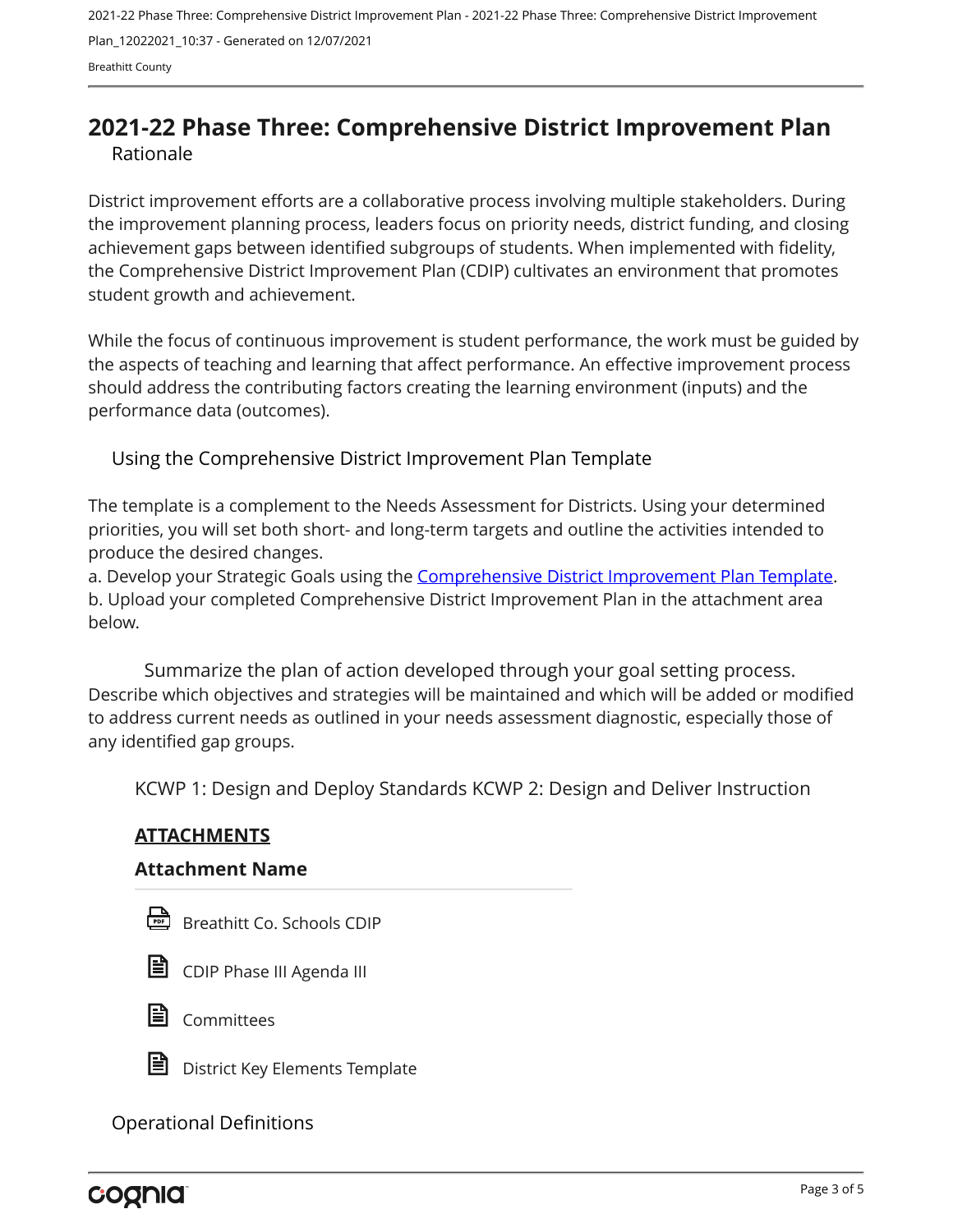2021-22 Phase Three: Comprehensive District Improvement Plan - 2021-22 Phase Three: Comprehensive District Improvement Plan\_12022021\_10:37 - Generated on 12/07/2021 Breathitt County

**Goal:** Long-term three- to five-year targets based on the six (6) required district goals: proficiency, separate academic indicator, achievement gap closure, graduation rate, growth, and transition readiness. Long-term targets should be informed by The Needs Assessment for Districts.

**Objective:** Short-term target to be attained by the end of the current academic year. There can be multiple objectives for each goal.

**Strategy:** An approach to systematically address the process, practice, or condition that the district will focus its efforts upon, as identified in the Needs Assessment for Districts, in order to reach its goals or objectives. There can be multiple strategies for each objective. The strategy can be based upon Kentucky's six (6) Key Core Work Processes listed below or another established improvement approach (i.e. *Six Sigma, Shipley, Baldridge, etc.*).

**Key Core Work Processes:** A series of processes identified by the Kentucky Department of Education that involve the majority of an organization's workforce and relate to its core competencies. These are the factors that determine an organization's success and help it prioritize areas for growth.

[KCWP 1: Design and Deploy Standards](https://education.ky.gov/school/csip/Documents/KCWP%201%20Strategic%20Design%20and%20Deploy%20Standards.pdf) [KCWP 2: Design and Deliver Instruction](https://education.ky.gov/school/csip/Documents/KCWP%202%20Strategic%20Design%20and%20Deliver%20Instruction.pdf) **[KCWP 3: Design and Deliver Assessment Literacy](https://education.ky.gov/school/csip/Documents/KCWP%203%20Strategic%20Design%20and%20Deliver%20Assessment%20Literacy.pdf)** [KCWP 4: Review, Analyze and Apply Data](https://education.ky.gov/school/csip/Documents/KCWP%204%20Strategic%20Review%20Analyze%20and%20Apply%20Data.pdf) [KCWP 5: Design, Align and Deliver Support](https://education.ky.gov/school/csip/Documents/KCWP%205%20Strategic%20Design%20Align%20Deliver%20Support%20Processes.pdf) [KCWP 6: Establishing Learning Culture and Environment](https://education.ky.gov/school/csip/Documents/KCWP%206%20Strategic%20Establish%20Learning%20Culture%20and%20Environment.pdf)

**Activity:** Actionable steps used to deploy the chosen strategy. There can be multiple activities for each strategy.

**Measure of Success:** Criteria that shows the impact of the work. The **measures** may be quantitative or qualitative but are observable in some way.

**Progress Monitoring:** Process used to assess the implementation of the plan, the rate of improvement, and the effectiveness of the plan. Should include timelines and responsible individuals.

**Funding:** Local, state, or federal funds/grants used to support (or needed to support) the improvement initiative.

Requirements for Building an Improvement Plan

There are six (6) required district goals:

• Proficiency, separate academic indicator, achievement gap closure, graduation rate, growth, and transition readiness.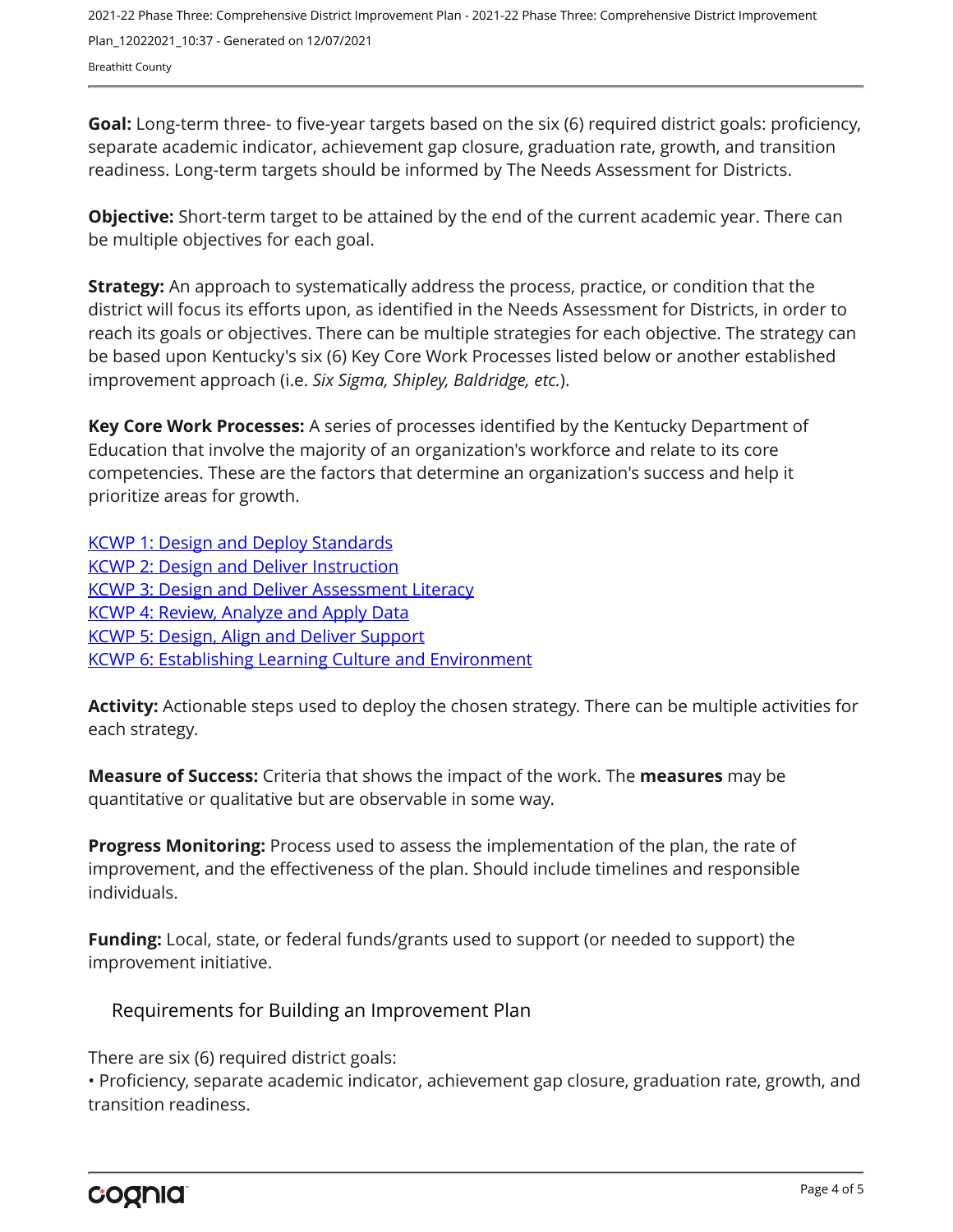2021-22 Phase Three: Comprehensive District Improvement Plan - 2021-22 Phase Three: Comprehensive District Improvement

Plan\_12022021\_10:37 - Generated on 12/07/2021

Breathitt County

# <span id="page-11-0"></span>**Attachment Summary**

| <b>Attachment Name</b>                   | <b>Description</b> | <b>Associated Item(s)</b> |
|------------------------------------------|--------------------|---------------------------|
| <u>िल्ल</u> े Breathitt Co. Schools CDIP |                    | ٠                         |
| CDIP Phase III Agenda III                |                    | ٠                         |
| Committees                               |                    | ٠                         |
| 冒                                        |                    | ٠                         |
| District Key Elements Template           |                    |                           |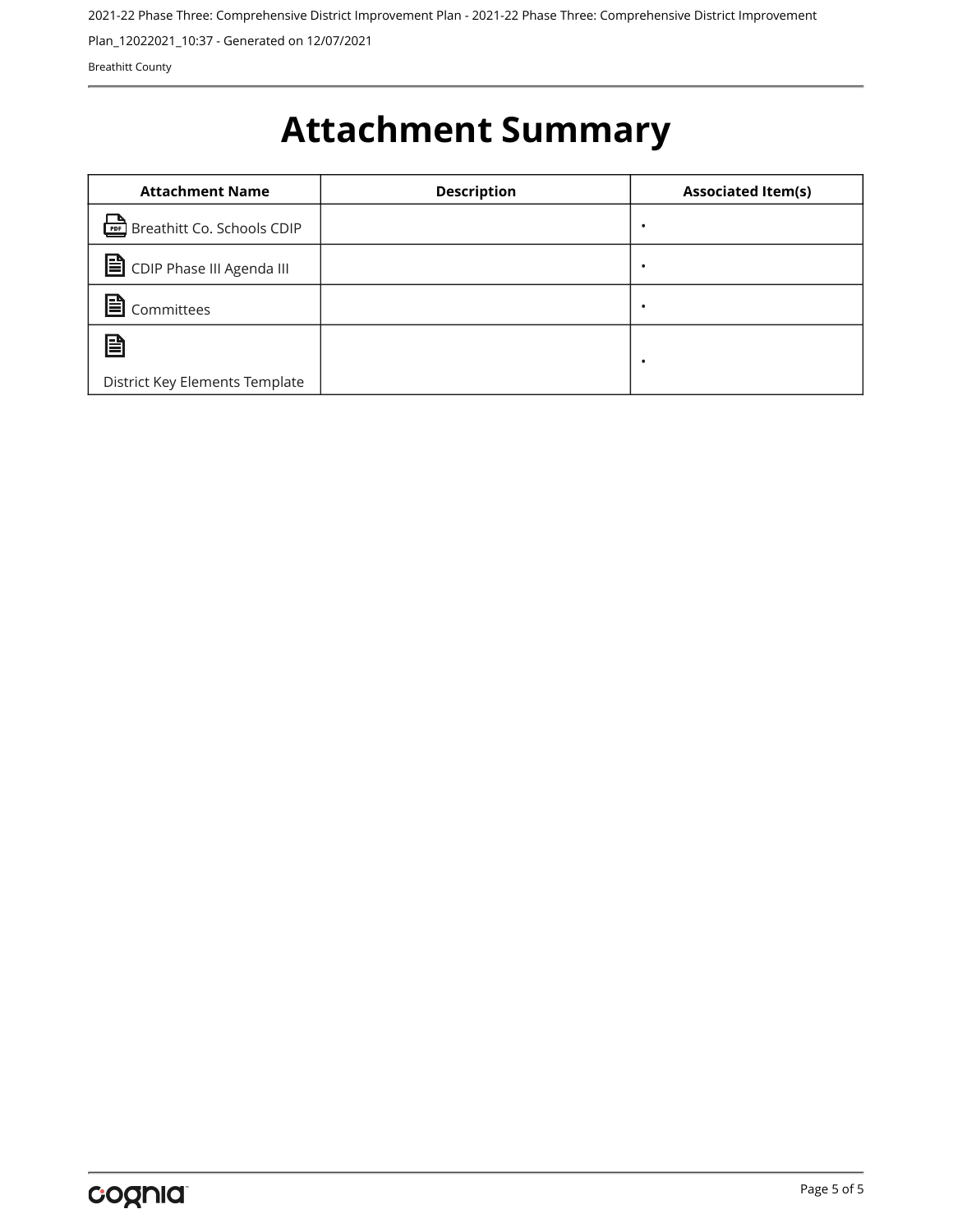# **2022 Breathitt County Comprehensive District Improvement Plan (CDIP)**

#### **Rationale**

District improvement efforts are a collaborative process involving multiple stakeholders. Through the improvement planning process, leaders focus on priority needs, district funding, and closing achievement gaps among identified subgroups of students. When implemented with fidelity, the Comprehensive District Improvement Plan (CDIP) cultivates an environment that promotes student growth and achievement.

## **Operational Definitions**

Goal: Long-term three to five year targets based on the six (6) required district goals: proficiency, separate academic indicator, achievement gap closure, graduation rate, growth, and transition readiness. Long-term targets should be informed by The Needs Assessment for Districts.

**Objective**: Short-term target to be attained by the end of the current academic year. There can be multiple objectives for each goal.

Strategy: An approach to systematically address the process, practice, or condition that the district will focus its efforts upon in order to reach its goals or objectives. There can be multiple strategies for each objective. The strategy can be based upon Kentucky's six (6) Key Core Work Processes listed below or another established improvement approach (i.e. *Six Sigma, Shipley, Baldridge, etc.).*

**Activity**: Actionable steps used to deploy the chosen strategy. There can be multiple activities for each strategy.

Key Core Work Processes: A series of processes identified by the Kentucky Department of Education that involve the majority of an organization's workforce and relate to its core competencies. These are the factors that determine an organization's success and help it prioritize areas for growth.

- KCWP 1: Design and Deploy [Standards](https://education.ky.gov/school/csip/Documents/KCWP%201%20Strategic%20Design%20and%20Deploy%20Standards.pdf)
- KCWP 2: Design and Deliver [Instruction](https://education.ky.gov/school/csip/Documents/KCWP%202%20Strategic%20Design%20and%20Deliver%20Instruction.pdf)
- KCWP 3: Design and Deliver [Assessment](https://education.ky.gov/school/csip/Documents/KCWP%203%20Strategic%20Design%20and%20Deliver%20Assessment%20Literacy.pdf) Literacy
- KCWP 4: Review, [Analyze](https://education.ky.gov/school/csip/Documents/KCWP%204%20Strategic%20Review%20Analyze%20and%20Apply%20Data.pdf) and Apply Data
- KCWP 5: Design, Align and Deliver [Support](https://education.ky.gov/school/csip/Documents/KCWP%205%20Strategic%20Design%20Align%20Deliver%20Support%20Processes.pdf)
- KCWP 6: Establishing Learning Culture and [Environment](https://education.ky.gov/school/csip/Documents/KCWP%206%20Strategic%20Establish%20Learning%20Culture%20and%20Environment.pdf)

**Measure of Success**: Criteria that shows the impact of the work. The **measures** may be quantitative or qualitative, but are observable in some way.

**Progress Monitoring**: Process used to assess the implementation of the plan, the rate of improvement, and the effectiveness of the plan. Should include timelines and responsible individuals.

**Funding**: Local, state, or federal funds/grants used to support (or needed to support) the improvement initiative.

#### **Requirements for Building an Improvement Plan**

- There are six (6) required district goals: proficiency, separate academic indicator, achievement gap, graduation rate, growth, and transition readiness.
- The required school goals include the following:
	- o For elementary/middle school, these include: proficiency, separate academic indicator, achievement gap, and, growth.
	- o For high school, these include: proficiency, separate academic indicator, achievement gap, graduation rate, and transition readiness.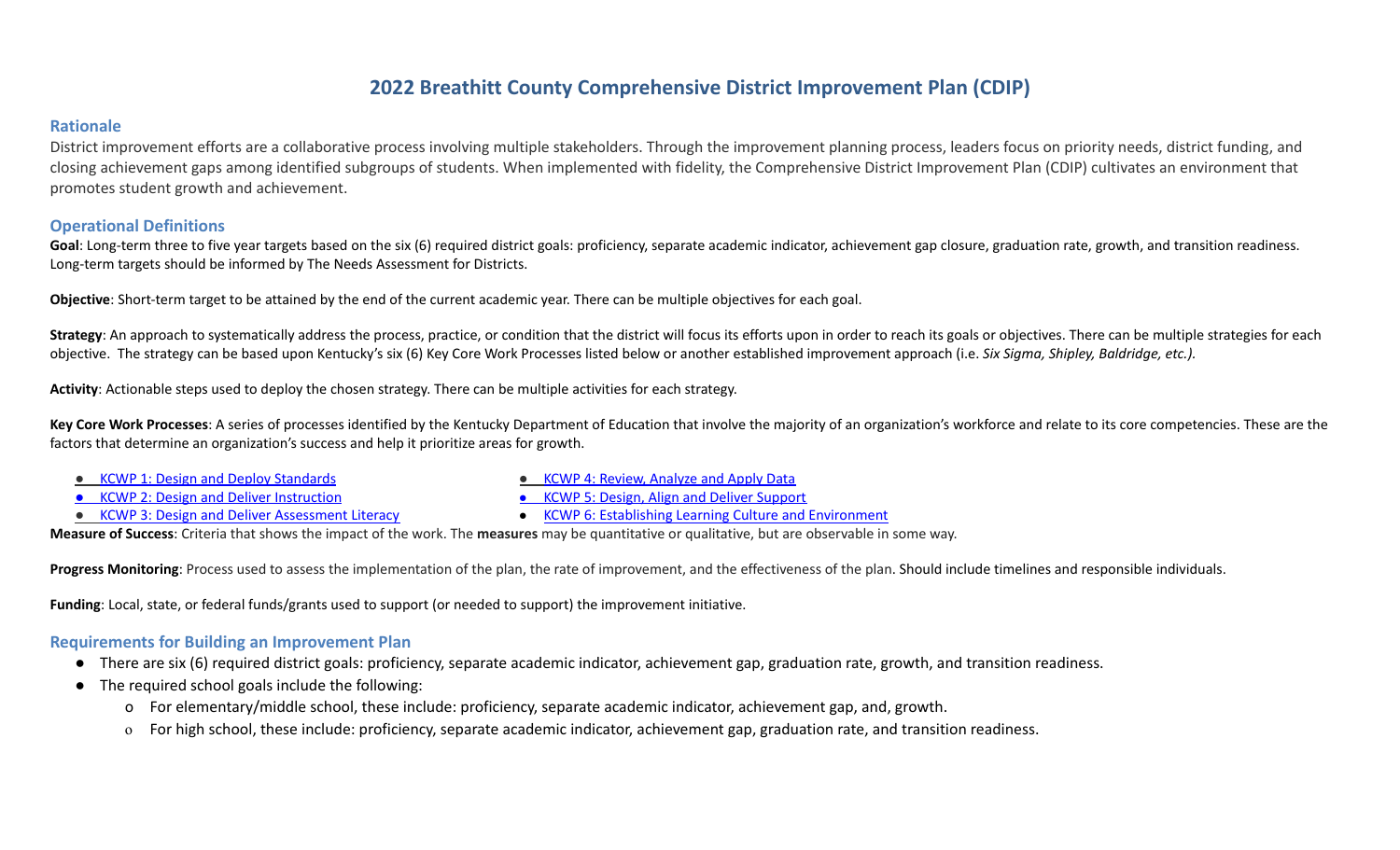Goal 1 (State your proficiency goal.): Increase proficiency in reading in elementary to 63.3, in middle school to 67.3, and in high school to 55.0 by 2024-2025 as measured by state-required academic assessments. Increase proficiency in math in elementary to 56.4, in middle school to 51.9, and in high school to 45.2 by 2024-2025 as measured by state-required academic assessments.

Goal 3 (State your growth goal.): Increase the combined growth factor from 65.9 (high) to 69 (very high) for elementary and from 49.6 (low) to 57.0 (high) for middle school by 2024 as measured by state-required assessments.

| <b>Objective</b>              | <b>Strategy</b>               | <b>Activities</b>                     | <b>Measure of Success</b> | <b>Progress Monitoring</b> | <b>Funding</b> |
|-------------------------------|-------------------------------|---------------------------------------|---------------------------|----------------------------|----------------|
| Increase proficiency in       | Design and implement a        | Provide PD on data use for            | PD agenda, sign in        | District 30-60-90          |                |
| reading in the elementary to  | process for monitoring the    | instructional decisions               | sheet, eWalk data,        |                            |                |
| 54.2, in the middle school to | use of evidence-based         |                                       | eleot data                |                            |                |
| 59.1, and in the high school  | instructional strategies and  | KAS implementation PD (Clarity        | Google Classroom          | District 30-60-90          |                |
| to 43.7 by 2022 as measured   | their impact on Reading and   | Playbook study)                       | tracking/completion       |                            |                |
| by state-required academic    | Math achievement.             |                                       | rates, sign in sheet,     |                            |                |
| assessments.                  | <b>KCWP 1 &amp; 2</b>         |                                       | eWalk data, eleot data,   |                            |                |
|                               |                               |                                       | fidelity rubrics          |                            |                |
|                               |                               | Monitor and support the inclusion     | District website          | District 30-60-90          |                |
|                               |                               | of reading-centered parent            | instructional resources   |                            |                |
|                               |                               | resources available on the district   | for parents are           |                            |                |
|                               |                               | website                               | available and current     |                            |                |
|                               |                               | Monitor and support school            | Student participation,    | District 30-60-90          |                |
|                               |                               | participation in and promotion of     | Articles, Social Media    |                            |                |
|                               |                               | school and community based            | posts, student            |                            |                |
|                               |                               | engagement activities (such as, but   | recognitions              |                            |                |
|                               |                               | not limited to, Read Across America,  |                           |                            |                |
|                               |                               | Pi Day, etc.)                         |                           |                            |                |
|                               |                               | Monitor and support the inclusion     | Inclusion of resources    | District 30-60-90          |                |
|                               |                               | of differentiated resources available | in curriculum materials   |                            |                |
|                               |                               | for reading instruction.              | (pacing guides), eWalk    |                            |                |
|                               |                               |                                       | data                      |                            |                |
|                               | Provide professional learning | Deploy and monitor impact of PD,      | PD agenda, sign in        | District 30-60-90          |                |
|                               | experiences around            | including data analysis during (but   | sheet, eWalk data,        |                            |                |
|                               | evidence-based active         | not limited to) PLCs                  | eleot data                |                            |                |
|                               | engagement strategies that    |                                       |                           |                            |                |
|                               | support student learning.     |                                       |                           |                            |                |
|                               | <b>KCWP 1 &amp; 2</b>         |                                       |                           |                            |                |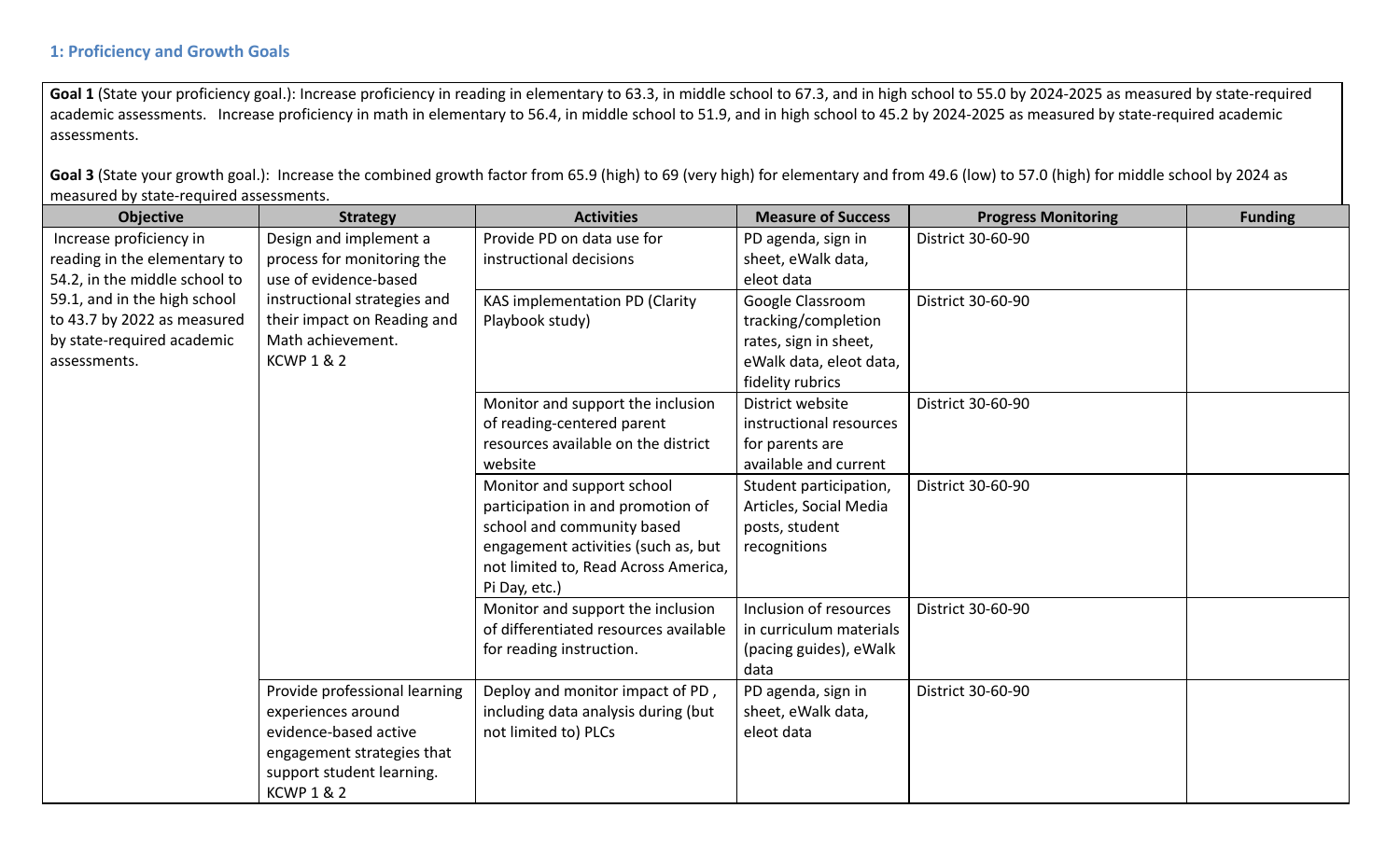|                                                                                                                               | Design a system to support<br>and monitor the<br>implementation of<br>active engagement strategies<br>into classroom instruction.<br><b>KCWP 1 &amp; 2</b>       | Deploy and monitor impact of PD,<br>including data analysis during (but<br>not limited to) PLCs<br>Provide and support<br>implementation of Classroom<br>Discussion PD, provided by KDE                                                  | PD agenda, sign in<br>sheet, eWalk data,<br>eleot data<br>PD agenda, sign in<br>sheet, eWalk data,<br>eleot data | District 30-60-90<br>District 30-60-90 |  |
|-------------------------------------------------------------------------------------------------------------------------------|------------------------------------------------------------------------------------------------------------------------------------------------------------------|------------------------------------------------------------------------------------------------------------------------------------------------------------------------------------------------------------------------------------------|------------------------------------------------------------------------------------------------------------------|----------------------------------------|--|
|                                                                                                                               |                                                                                                                                                                  | Continuous Improvement coaches<br>Design a process and provide<br>support for collecting and sharing<br>videos of district teacher leaders<br>implementing strategies effectively<br>to use during coaching and<br>professional learning | Collected video list,<br>agendas, sign in<br>sheets, etc. from<br>coaching sessions<br>where videos are used     | District 30-60-90                      |  |
| Increase proficiency in math<br>in the elementary to 48.7, in<br>the middle school to 39.8,<br>and in the high school to 31.5 | Design and implement a<br>process for monitoring the<br>use of evidence-based<br>instructional strategies and                                                    | Deploy and monitor impact of PD,<br>including data analysis during (but<br>not limited to) PLCs                                                                                                                                          | PD agenda, sign in<br>sheet, eWalk data,<br>eleot data, data<br>analysis, fidelity rubrics                       | District 30-60-90                      |  |
| by 2022 as measured by<br>state-required academic<br>assessments.                                                             | their impact on Reading and<br>Math achievement.<br><b>KCWP 1 &amp; 2</b>                                                                                        | KAS implementation PD (Clarity<br>Playbook study)                                                                                                                                                                                        | Google Classroom<br>tracking/completion<br>rates, sign in sheet,<br>eWalk data, eleot data                       | District 30-60-90                      |  |
|                                                                                                                               |                                                                                                                                                                  | Monitor and support the inclusion<br>of math-centered parent resources<br>available on the district website                                                                                                                              | District website<br>instructional resources<br>for parents are<br>available and current                          | District 30-60-90                      |  |
|                                                                                                                               |                                                                                                                                                                  | Monitor and support school<br>participation in and promotion of<br>school and community based<br>engagement activities (such as, but<br>not limited to, Read Across America,<br>Pi Day, etc.)                                            | Student participation,<br>Articles, Social Media<br>posts, student<br>recognitions                               | District 30-60-90                      |  |
|                                                                                                                               | Provide professional learning<br>experiences around<br>evidence-based active<br>engagement strategies that<br>support student learning.<br><b>KCWP 1 &amp; 2</b> | Deploy and monitor impact of PD,<br>including data analysis during (but<br>not limited to) PLCs                                                                                                                                          | PPD agenda, sign in<br>sheet, eWalk data,<br>eleot data, data<br>analysis                                        | District 30-60-90                      |  |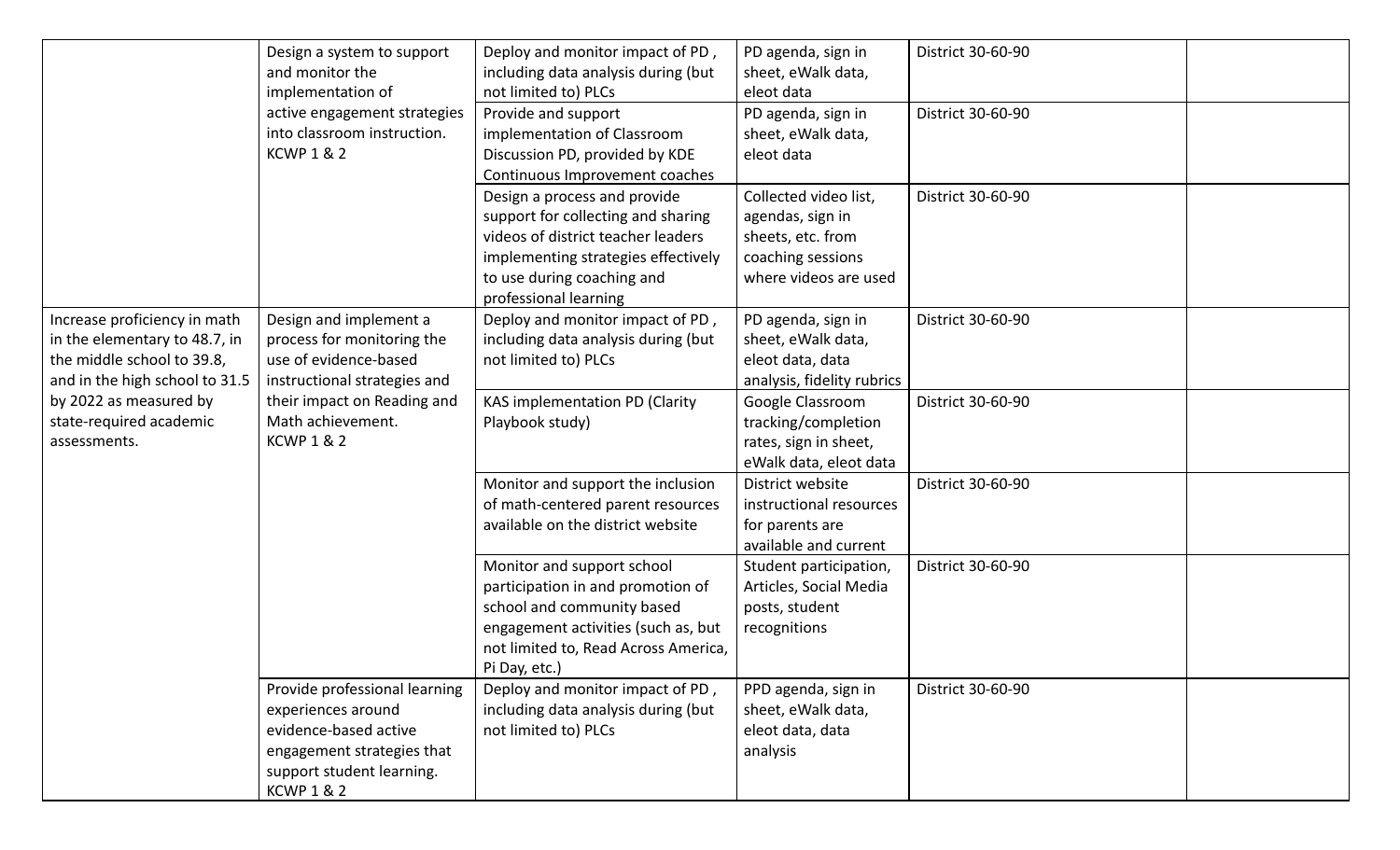|                                                                                                         | Design a system to support<br>and monitor the<br>implementation of<br>active engagement strategies                                      | Deploy and monitor impact of PD,<br>including data analysis during (but<br>not limited to) PLCs                                                                                                        | PD agenda, sign in<br>sheet, eWalk data,<br>eleot data, data<br>analysis                                     | District 30-60-90 |  |
|---------------------------------------------------------------------------------------------------------|-----------------------------------------------------------------------------------------------------------------------------------------|--------------------------------------------------------------------------------------------------------------------------------------------------------------------------------------------------------|--------------------------------------------------------------------------------------------------------------|-------------------|--|
|                                                                                                         | into classroom instruction.<br><b>KCWP 1 &amp; 2</b>                                                                                    | Provide and support<br>implementation of Classroom<br>Discussion PD, provided by KDE<br>Continuous Improvement coaches                                                                                 | PD agenda, sign in<br>sheet, eWalk data,<br>eleot data, data<br>analysis                                     | District 30-60-90 |  |
|                                                                                                         |                                                                                                                                         | Design a process and provide<br>support for collecting and sharing<br>videos of district teacher leaders<br>implementing strategies effectively<br>to use during coaching and<br>professional learning | Collected video list,<br>agendas, sign in<br>sheets, etc. from<br>coaching sessions<br>where videos are used | District 30-60-90 |  |
| Increase the combined<br>growth factor from 65.9<br>(high) to 67 (high) for<br>elementary and from 49.6 | Design and implement a<br>process for monitoring the<br>use of evidence-based<br>instructional strategies and                           | Deploy and monitor impact of PD,<br>including data analysis during (but<br>not limited to) PLCs                                                                                                        | PD agenda, sign in<br>sheet, eWalk data,<br>eleot data, data<br>analysis, fidelity rubrics                   | District 30-60-90 |  |
| (low) to 51.0 (medium) for<br>middle school by 2021 as<br>measured by state-required<br>assessments.    | their impact on Reading and<br>Math achievement.<br><b>KCWP 1 &amp; 2</b>                                                               | KAS implementation PD (Clarity<br>Playbook study)                                                                                                                                                      | Google Classroom<br>tracking/completion<br>rates, sign in sheet,<br>eWalk data, eleot data                   | District 30-60-90 |  |
|                                                                                                         |                                                                                                                                         | Monitor and support the inclusion<br>of parent resources available on the<br>district website                                                                                                          | District website<br>instructional resources<br>for parents are<br>available and current                      | District 30-60-90 |  |
|                                                                                                         |                                                                                                                                         | Monitor and support school<br>participation in and promotion of<br>school and community based<br>engagement activities (such as, but<br>not limited to, Read Across America,<br>Pi Day, etc.)          | Student participation,<br>Articles, Social Media<br>posts, student<br>recognitions                           | District 30-60-90 |  |
|                                                                                                         | Provide professional learning<br>experiences around<br>evidence-based active<br>engagement strategies that<br>support student learning. | Deploy and monitor impact of PD,<br>including data analysis during (but<br>not limited to) PLCs                                                                                                        | PD agenda, sign in<br>sheet, eWalk data,<br>eleot data, data<br>analysis                                     | District 30-60-90 |  |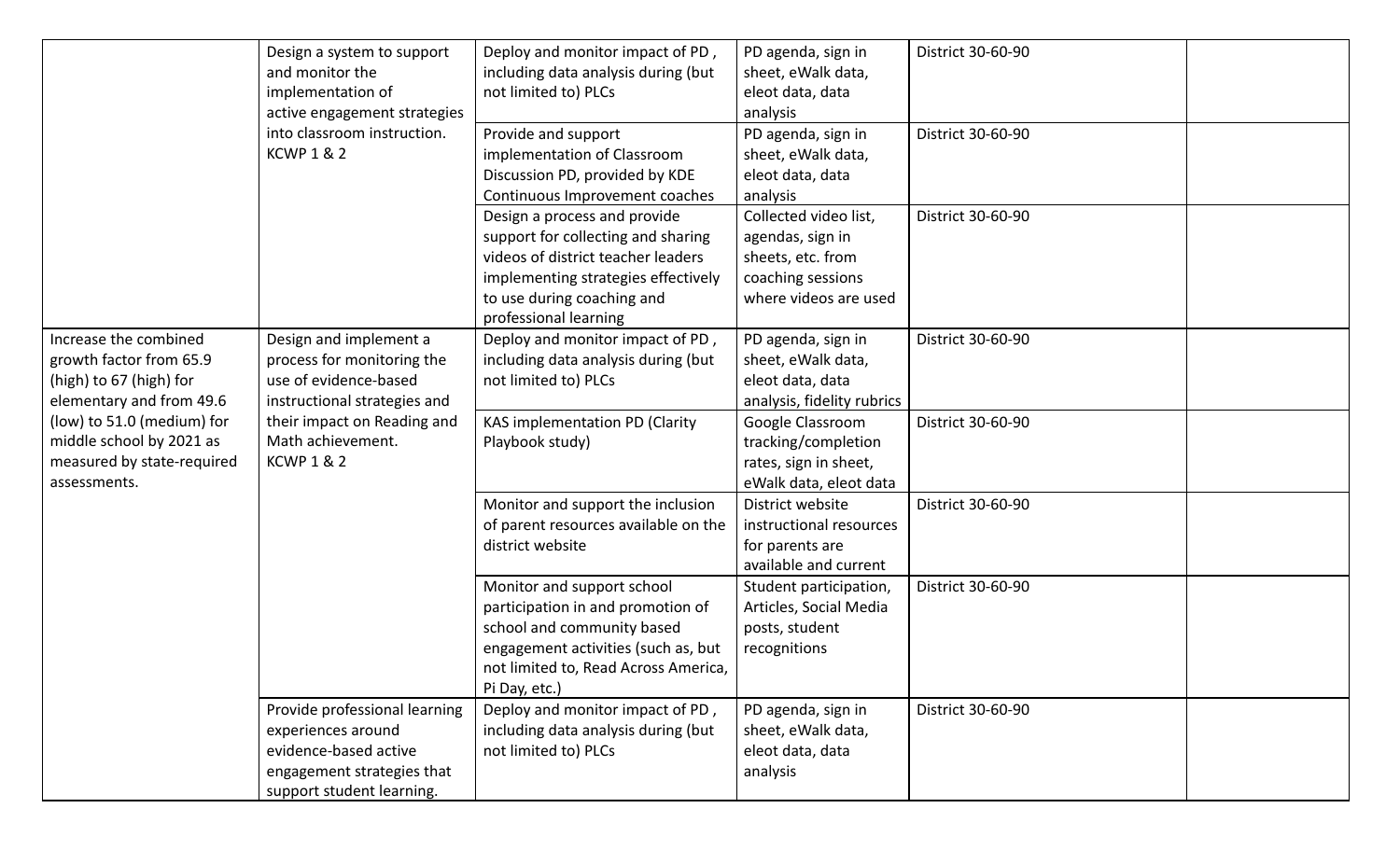| <b>KCWP 1 &amp; 2</b>      | Provide PD on data use for     | PD agenda, sign in      | District 30-60-90 |  |
|----------------------------|--------------------------------|-------------------------|-------------------|--|
|                            | instructional decisions        | sheet, eWalk data,      |                   |  |
|                            |                                | eleot data, data        |                   |  |
|                            |                                | analysis, lesson plans, |                   |  |
|                            |                                | <b>PLC</b>              |                   |  |
|                            |                                | presentations/adjustm   |                   |  |
|                            |                                | ents                    |                   |  |
|                            | Provide and support            | PD agenda, sign in      | District 30-60-90 |  |
|                            | implementation of Classroom    | sheet, eWalk data,      |                   |  |
|                            | Discussion PD, provided by KDE | eleot data, data        |                   |  |
|                            | Continuous Improvement coaches | analysis                |                   |  |
| Develop and monitor the    | Provide PD on data use for     | PD agenda, sign in      | District 30-60-90 |  |
| implementation of a system | instructional decisions        | sheet, eWalk data,      |                   |  |
| of academic and behavioral |                                | eleot data, data        |                   |  |
| supports for students.     |                                | analysis, lesson plans, |                   |  |
| KCWP <sub>5</sub>          |                                | <b>PLC</b>              |                   |  |
|                            |                                | presentations/adjustm   |                   |  |
|                            |                                | ents                    |                   |  |
|                            | Monitor implementation of MTSS | eWalk data, eleot data, | District 30-60-90 |  |
|                            | plan                           | data analysis, lesson   |                   |  |
|                            |                                | plans, PLC              |                   |  |
|                            |                                | presentations/adjustm   |                   |  |
|                            |                                | ents, monitoring of     |                   |  |
|                            |                                | progress monitoring,    |                   |  |
|                            |                                | CCEIS plan              |                   |  |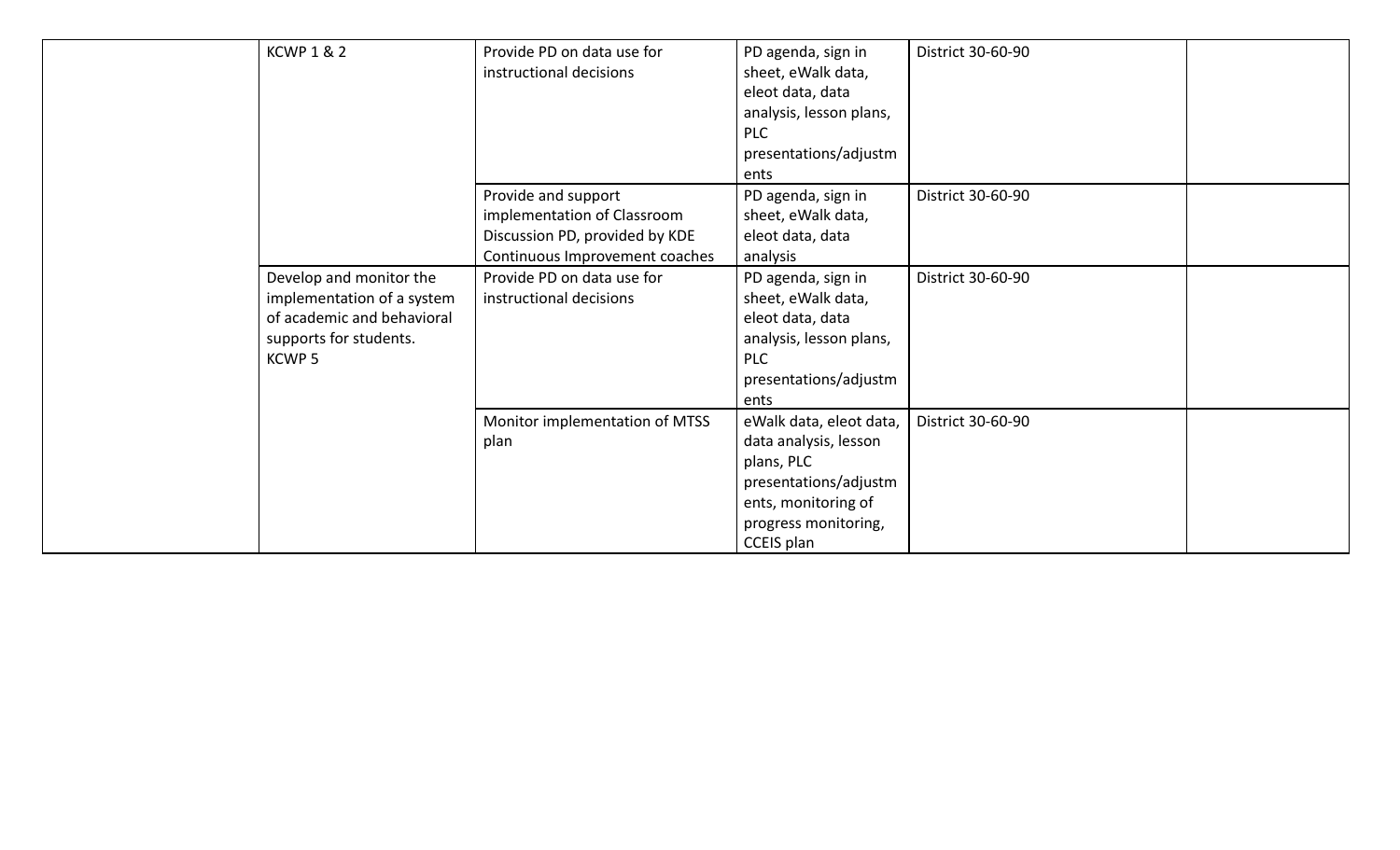#### **2: Separate Academic Indicator**

Goal 2 (State your separate academic indicator goal.): Increase proficiency in science in the elementary to 45.2, in the middle school to 33.8, and in the high school to 39.3 by 2024-2025 as measured by state-required academic assessments. Increase proficiency in writing in the elementary to 60.38, in the middle school to 60.0, and in the high school to 69.6 by 2024-2025 as measured by state-required academic assessments. Increase proficiency in social studies in the elementary to 71.6 and in the middle school to 60.9 by 2024-2025 as measured by state-required academic assessments.

| <b>Objective</b>              | <b>Strategy</b>             | <b>Activities</b>                     | <b>Measure of Success</b> | <b>Progress Monitoring</b> | <b>Funding</b> |
|-------------------------------|-----------------------------|---------------------------------------|---------------------------|----------------------------|----------------|
| Increase proficiency in       | Design and implement a      | KAS implementation PD (Clarity        | Google Classroom          | District 30-60-90          |                |
| science in the elementary to  | process for ensuring        | Playbook study)                       | tracking/completion       |                            |                |
| 31.5, in the middle school to | curriculum (including       |                                       | rates, sign in sheet,     |                            |                |
| 22.5, and in the high school  | resources), instruction and |                                       | eWalk data, eleot data    |                            |                |
| to 24.1 by 2022 as measured   | assessments are aligned to  | <b>Support and Monitor Curriculum</b> | Curriculum documents      | District 30-60-90          |                |
| by state-required academic    | NGSS.                       | Alignment and Implementation          | reflecting revisions      |                            |                |
| assessments.                  | <b>KCWP 1 &amp; 2</b>       | Process                               | (version history),        |                            |                |
|                               |                             |                                       | guided planning           |                            |                |
|                               |                             |                                       | agendas, lesson plans,    |                            |                |
|                               |                             |                                       | PLC                       |                            |                |
|                               |                             |                                       | reports/agendas/minut     |                            |                |
|                               |                             |                                       | es                        |                            |                |
|                               | Design and implement a      | Support and Monitor Curriculum        | Curriculum documents      | District 30-60-90          |                |
|                               | monitoring system to ensure | Alignment and Implementation          | reflecting revisions      |                            |                |
|                               | that Tier I instruction     | Process                               | (version history),        |                            |                |
|                               | resources and assessments   |                                       | guided planning           |                            |                |
|                               | meet the intent of the      |                                       | agendas, lesson plans,    |                            |                |
|                               | KAS and are implemented     |                                       | <b>PLC</b>                |                            |                |
|                               | with fidelity.              |                                       | reports/agendas/minut     |                            |                |
|                               | <b>KCWP 1 &amp; 2</b>       |                                       | es                        |                            |                |
|                               |                             | Monitor use of PLC protocol           | PLC                       | District 30-60-90          |                |
|                               |                             |                                       | reports/agendas/minut     |                            |                |
|                               |                             |                                       | es                        |                            |                |
|                               | Provide evidence-based      | KAS implementation PD (Clarity        | Google Classroom          | District 30-60-90          |                |
|                               | instructional resources and | Playbook study)                       | tracking/completion       |                            |                |
|                               | professional learning to    |                                       | rates, sign in sheet,     |                            |                |
|                               | support the implementation  |                                       | eWalk data, eleot data    |                            |                |
|                               | of the KAS                  | Provide and support                   | PD agenda, sign in        | District 30-60-90          |                |
|                               | <b>KCWP 1 &amp; 2</b>       | implementation of Classroom           | sheet, eWalk data,        |                            |                |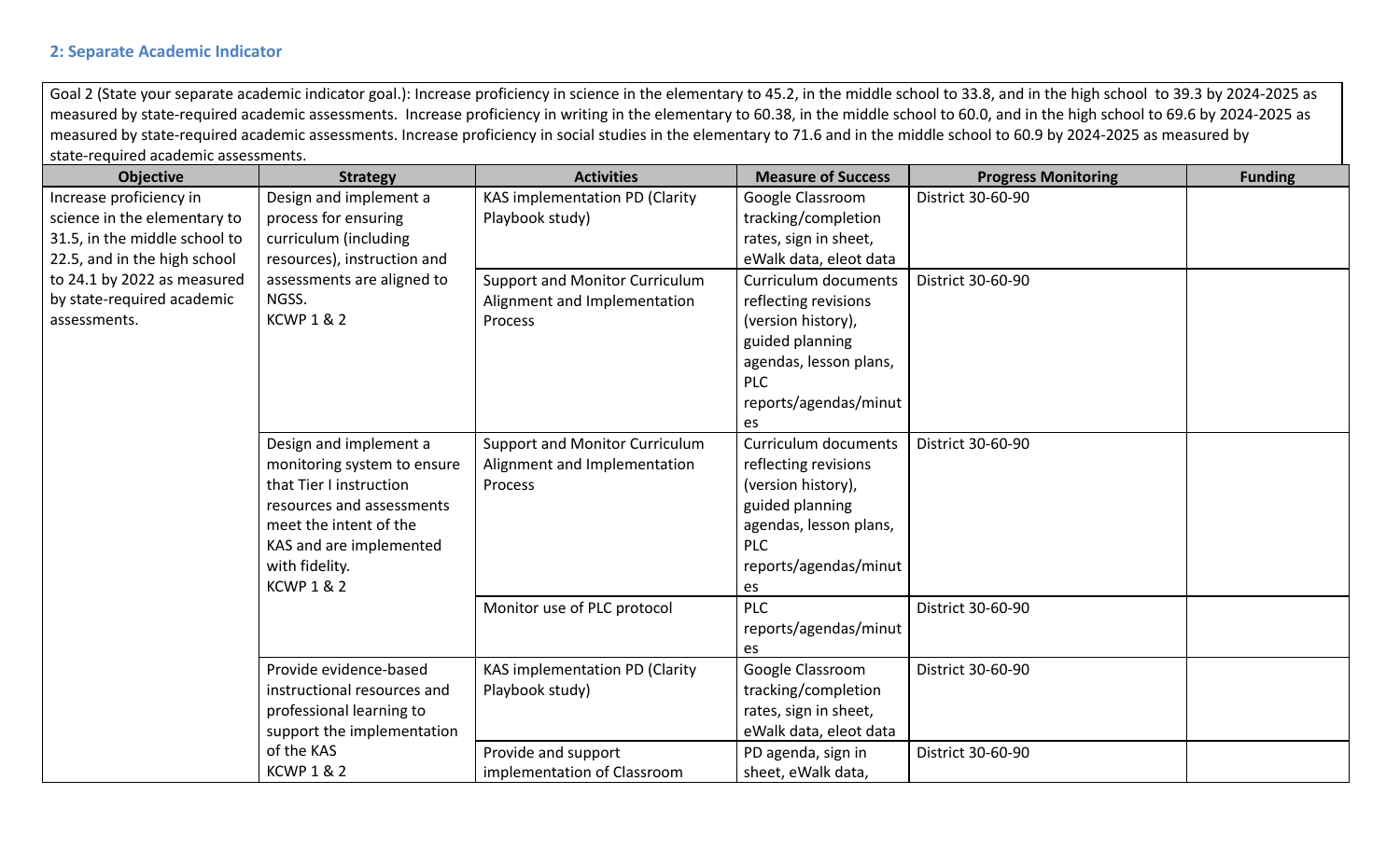|                                |                             | Discussion PD, provided by KDE        | eleot data, data            |                   |  |
|--------------------------------|-----------------------------|---------------------------------------|-----------------------------|-------------------|--|
|                                |                             | Continuous Improvement coaches        | analysis                    |                   |  |
| Increase proficiency in        | Design and implement a      | KAS implementation PD (Clarity        | Google Classroom            | District 30-60-90 |  |
| writing in the elementary to   | process for ensuring        | Playbook study)                       | tracking/completion         |                   |  |
| 51.0, in the middle school to  | curriculum (including       |                                       | rates, sign in sheet,       |                   |  |
| 45.1, and in the high school   | resources), instruction and |                                       | eWalk data, eleot data      |                   |  |
| to 60.6 by 2022 as measured    | assessments are aligned to  | <b>Support and Monitor Curriculum</b> | <b>Curriculum documents</b> | District 30-60-90 |  |
| by state-required academic     | revised KAS.                | Alignment and Implementation          | reflecting revisions        |                   |  |
| assessments.                   | <b>KCWP 1 &amp; 2</b>       | Process                               | (version history),          |                   |  |
|                                |                             |                                       | guided planning             |                   |  |
|                                |                             |                                       | agendas, lesson plans,      |                   |  |
|                                |                             |                                       | <b>PLC</b>                  |                   |  |
|                                |                             |                                       | reports/agendas/minut       |                   |  |
|                                |                             |                                       | es                          |                   |  |
|                                | Design and implement a      | Support and Monitor Curriculum        | <b>Curriculum documents</b> | District 30-60-90 |  |
|                                | monitoring system to ensure | Alignment and Implementation          | reflecting revisions        |                   |  |
|                                | that Tier I instruction     | Process                               | (version history),          |                   |  |
|                                | resources and assessments   |                                       | guided planning             |                   |  |
|                                | meet the intent of the      |                                       | agendas, lesson plans,      |                   |  |
|                                | KAS and are implemented     |                                       | <b>PLC</b>                  |                   |  |
|                                | with fidelity.              |                                       | reports/agendas/minut       |                   |  |
|                                | <b>KCWP 1 &amp; 2</b>       |                                       | es                          |                   |  |
|                                |                             | Monitor use of PLC protocol           | <b>PLC</b>                  | District 30-60-90 |  |
|                                |                             |                                       | reports/agendas/minut       |                   |  |
|                                |                             |                                       | es                          |                   |  |
|                                | Provide evidence-based      | KAS implementation PD (Clarity        | Google Classroom            | District 30-60-90 |  |
|                                | instructional resources and | Playbook study)                       | tracking/completion         |                   |  |
|                                | professional learning to    |                                       | rates, sign in sheet,       |                   |  |
|                                | support the implementation  |                                       | eWalk data, eleot data      |                   |  |
|                                | of the KAS                  | Provide and support                   | PD agenda, sign in          | District 30-60-90 |  |
|                                | <b>KCWP 1 &amp; 2</b>       | implementation of Classroom           | sheet, eWalk data,          |                   |  |
|                                |                             | Discussion PD, provided by KDE        | eleot data, data            |                   |  |
|                                |                             | Continuous Improvement coaches        | analysis                    |                   |  |
| Increase proficiency in social | Design and implement a      | KAS implementation PD (Clarity        | Google Classroom            | District 30-60-90 |  |
| studies in the elementary      | process for ensuring        | book study)                           | tracking/completion         |                   |  |
| from 60.9 to 64.5 and in the   | curriculum (including       |                                       | rates, sign in sheet,       |                   |  |
| middle school from 46.2 to     |                             |                                       | eWalk data, eleot data      |                   |  |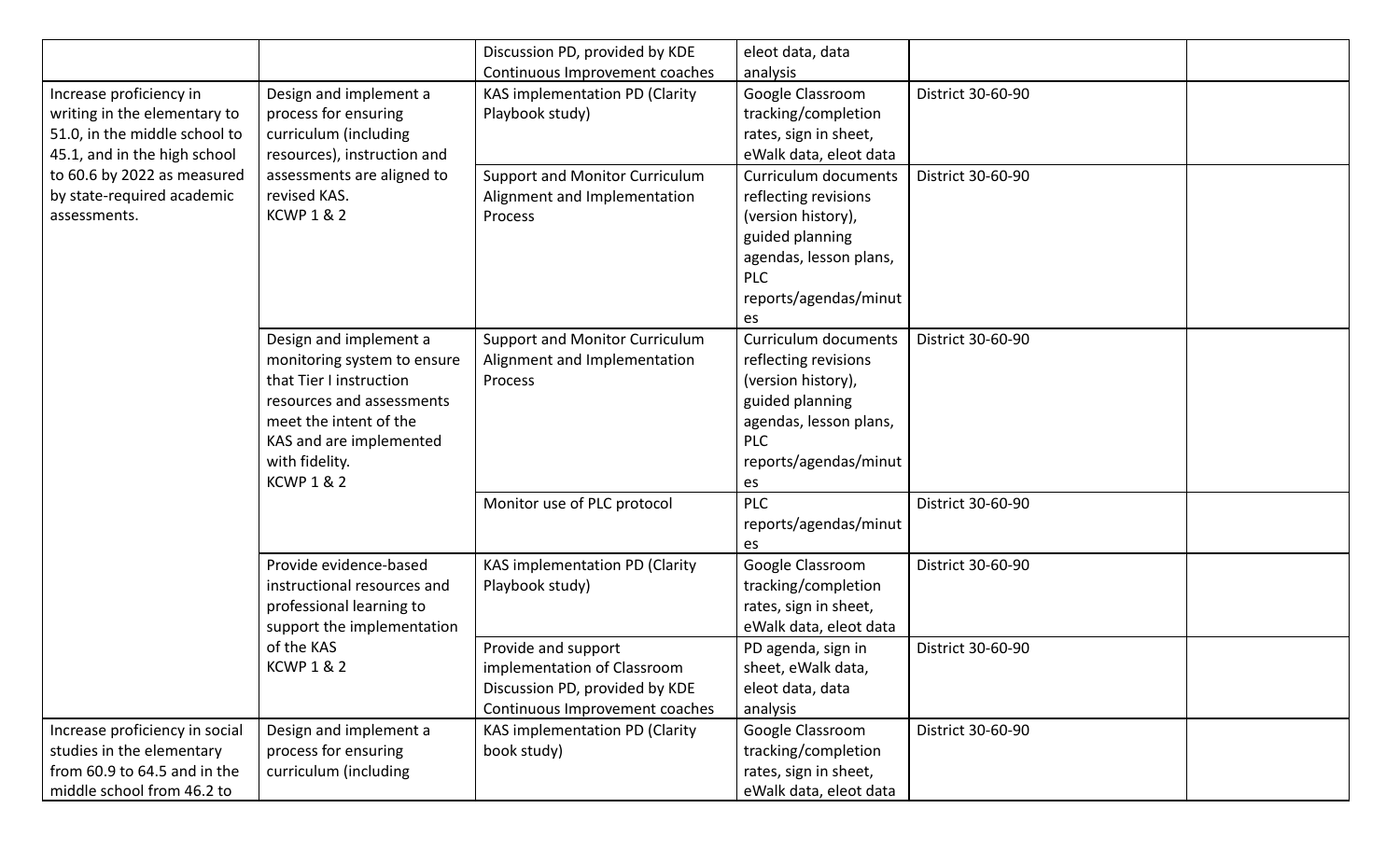| 51.1 by 2022 as measured by<br>state-required academic<br>assessments. | resources), instruction and<br>assessments are aligned to<br>revised KAS.<br><b>KCWP 1 &amp; 2</b>                                                                                                            | <b>Support and Monitor Curriculum</b><br>Alignment and Implementation<br>Process                                       | <b>Curriculum documents</b><br>reflecting revisions<br>(version history),<br>guided planning<br>agendas, lesson plans,<br>PLC<br>reports/agendas/minut                     | District 30-60-90                      |  |
|------------------------------------------------------------------------|---------------------------------------------------------------------------------------------------------------------------------------------------------------------------------------------------------------|------------------------------------------------------------------------------------------------------------------------|----------------------------------------------------------------------------------------------------------------------------------------------------------------------------|----------------------------------------|--|
|                                                                        |                                                                                                                                                                                                               |                                                                                                                        | es                                                                                                                                                                         |                                        |  |
|                                                                        | Design and implement a<br>monitoring system to ensure<br>that Tier I instruction<br>resources and assessments<br>meet the intent of the<br>KAS and are implemented<br>with fidelity.<br><b>KCWP 1 &amp; 2</b> | Support and Monitor Curriculum<br>Alignment and Implementation<br>Process<br>Monitor use of PLC protocol               | <b>Curriculum documents</b><br>reflecting revisions<br>(version history),<br>guided planning<br>agendas, lesson plans,<br><b>PLC</b><br>reports/agendas/minut<br>es<br>PLC | District 30-60-90<br>District 30-60-90 |  |
|                                                                        |                                                                                                                                                                                                               |                                                                                                                        | reports/agendas/minut                                                                                                                                                      |                                        |  |
|                                                                        | Provide evidence-based<br>instructional resources and<br>professional learning to<br>support the implementation                                                                                               | KAS implementation PD (Clarity<br>Playbook study)                                                                      | es<br>Google Classroom<br>tracking/completion<br>rates, sign in sheet,<br>eWalk data, eleot data                                                                           | District 30-60-90                      |  |
|                                                                        | of the KAS<br><b>KCWP 1 &amp; 2</b>                                                                                                                                                                           | Provide and support<br>implementation of Classroom<br>Discussion PD, provided by KDE<br>Continuous Improvement coaches | PD agenda, sign in<br>sheet, eWalk data,<br>eleot data, data<br>analysis                                                                                                   | District 30-60-90                      |  |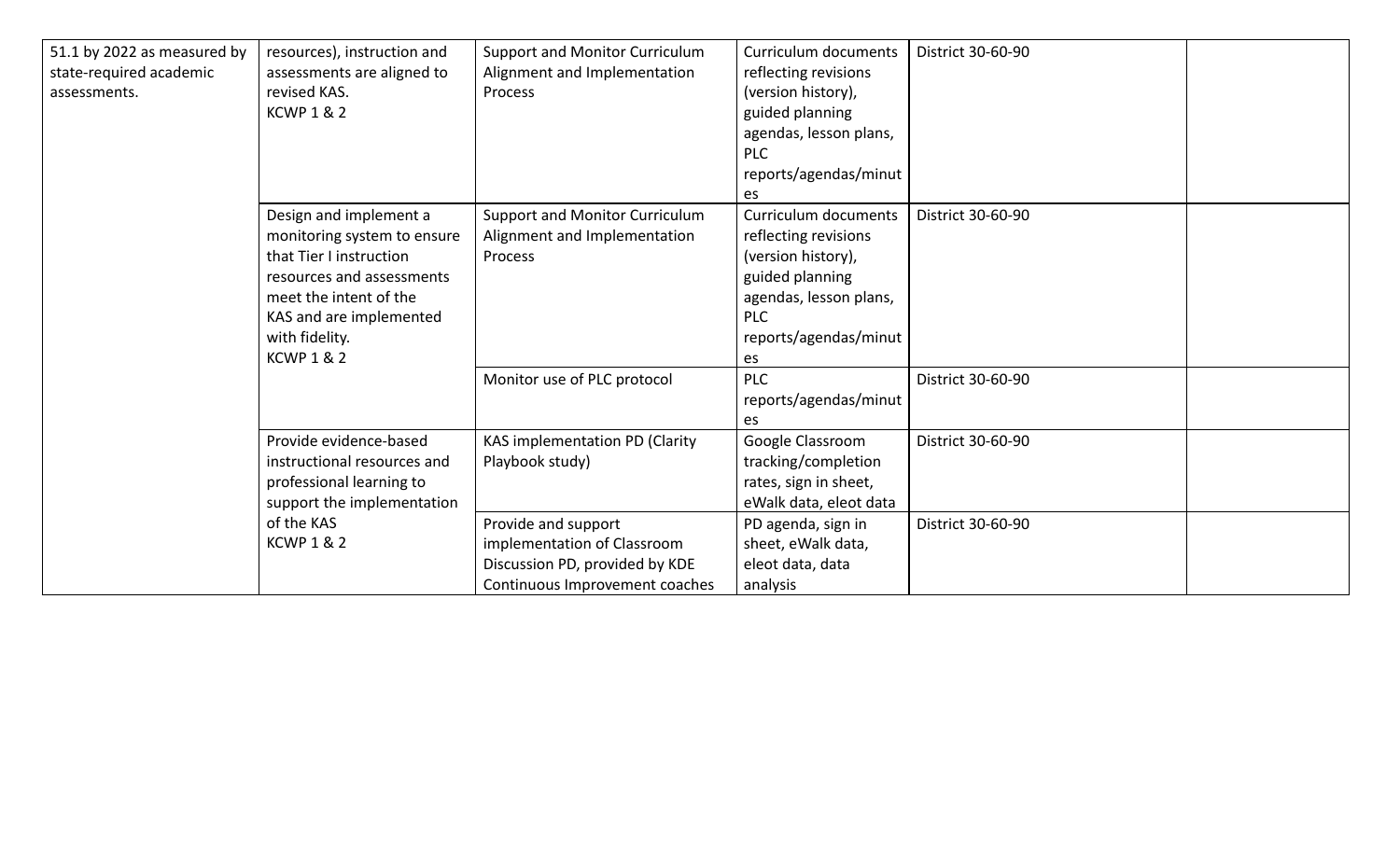# **4: Achievement Gap**

Goal 4 (State your achievement gap goal.): Increase proficiency in reading for all students in the Free/Reduced Lunch gap group in the elementary from 22.7 to 59.6, in the middle school from 29.7 to 63.4, and in the high school from 0.5 to 53.9 by 2025-2026 as measured by state-required academic assessments. Increase proficiency in math for all students in the Free/Reduced Lunch gap group in the elementary from 19.9 to 53.8, in the middle school from 13.7 to 45.2, and in the high school from 0.5 to 42.0 by 2025-2026 as measured by state-required academic assessments.

| <b>Objective</b>                | <b>Strategy</b>               | <b>Activities</b>               | <b>Measure of Success</b> | <b>Progress Monitoring</b> | <b>Funding</b> |
|---------------------------------|-------------------------------|---------------------------------|---------------------------|----------------------------|----------------|
| Objective 1                     | Provide professional learning | Provide and support             | PD agenda, sign in        | District 30-60-90          |                |
| Increase proficiency in         | to support differentiation of | implementation of Classroom     | sheet, eWalk data,        |                            |                |
| reading for all students in the | instruction.                  | Discussion PD, provided by KDE  | eleot data, data          |                            |                |
| Free/Reduced Lunch gap          |                               | Continuous Improvement coaches  | analysis                  |                            |                |
| group in the elementary from    | Develop and monitor the       | Provide PD on data use for      | PD agenda, sign in        | District 30-60-90          |                |
| 22.7 to 30.7, in the middle     | implementation of a system    | instructional decisions         | sheet, eWalk data,        |                            |                |
| school from 29.7 to 36.7, and   | of academic and behavioral    |                                 | eleot data, data          |                            |                |
| in the high school from 0.5 to  | supports for students         |                                 | analysis                  |                            |                |
| 11.18 by 2022 as measured       |                               | Monitor implementation of MTSS  | eWalk data, eleot data,   | District 30-60-90          |                |
| by state-required academic      |                               | plan                            | data analysis, lesson     |                            |                |
| assessments.                    |                               |                                 | plans, PLC                |                            |                |
|                                 |                               |                                 | presentations/adjustm     |                            |                |
|                                 |                               |                                 | ents, monitoring of       |                            |                |
|                                 |                               |                                 | progress monitoring,      |                            |                |
|                                 |                               |                                 | CCEIS plan, ARBI          |                            |                |
|                                 |                               |                                 | reports, Running          |                            |                |
|                                 |                               |                                 | Records, intervention     |                            |                |
|                                 |                               |                                 | reports                   |                            |                |
| Objective 2                     | Provide professional learning | Deploy and monitor impact of PD | PD agenda, sign in        | District 30-60-90          |                |
| Increase proficiency in math    | to support differentiation of |                                 | sheet, eWalk data,        |                            |                |
| for all students in the         | instruction.                  |                                 | eleot data, data          |                            |                |
| Free/Reduced Lunch gap          |                               |                                 | analysis                  |                            |                |
| group in the elementary from    |                               | Provide PD on data use for      | PD agenda, sign in        | District 30-60-90          |                |
| 19.9 to 26.5, in the middle     |                               | instructional decisions         | sheet, eWalk data,        |                            |                |
| school from 13.7 to 20, and in  |                               |                                 | eleot data, data          |                            |                |
| the high school from 0.5 to     |                               |                                 | analysis                  |                            |                |
| 8.8 by 2022 as measured by      |                               | Provide and support             | PD agenda, sign in        | District 30-60-90          |                |
| state-required academic         |                               | implementation of Classroom     | sheet, eWalk data,        |                            |                |
| assessments.                    |                               | Discussion PD, provided by KDE  | eleot data, data          |                            |                |
|                                 |                               | Continuous Improvement coaches  | analysis                  |                            |                |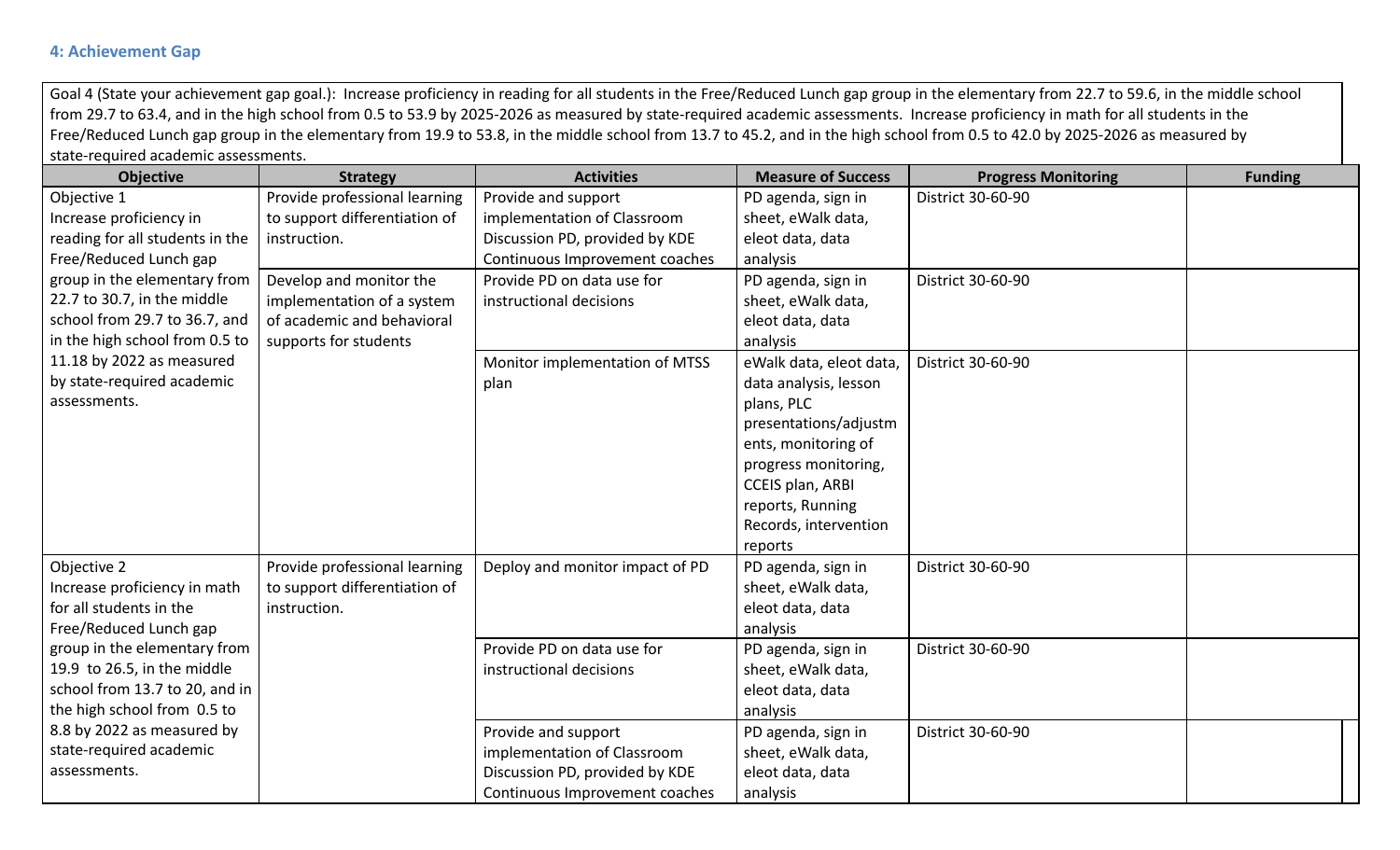| Develop and monitor the<br>of academic and behavioral<br>supports for students. | Provide PD on data use for<br>implementation of a system<br>instructional decisions | PD agenda, sign in<br>sheet, eWalk data,<br>eleot data, data<br>analysis | District 30-60-90 |  |
|---------------------------------------------------------------------------------|-------------------------------------------------------------------------------------|--------------------------------------------------------------------------|-------------------|--|
|                                                                                 | Monitor implementation of MTSS                                                      | eWalk data, eleot data,                                                  | District 30-60-90 |  |
|                                                                                 | plan                                                                                | data analysis, lesson                                                    |                   |  |
|                                                                                 |                                                                                     | plans, PLC                                                               |                   |  |
|                                                                                 |                                                                                     | presentations/adjustm                                                    |                   |  |
|                                                                                 |                                                                                     | ents, monitoring of                                                      |                   |  |
|                                                                                 |                                                                                     | progress monitoring,                                                     |                   |  |
|                                                                                 |                                                                                     | <b>CCEIS plan, ARBI</b>                                                  |                   |  |
|                                                                                 |                                                                                     | reports                                                                  |                   |  |
|                                                                                 | Implementation of computer-based                                                    | CCEIS plan, benchmark                                                    | District 30-60-90 |  |
|                                                                                 | intervention programs                                                               | data analysis,                                                           |                   |  |
|                                                                                 |                                                                                     | intervention reports                                                     |                   |  |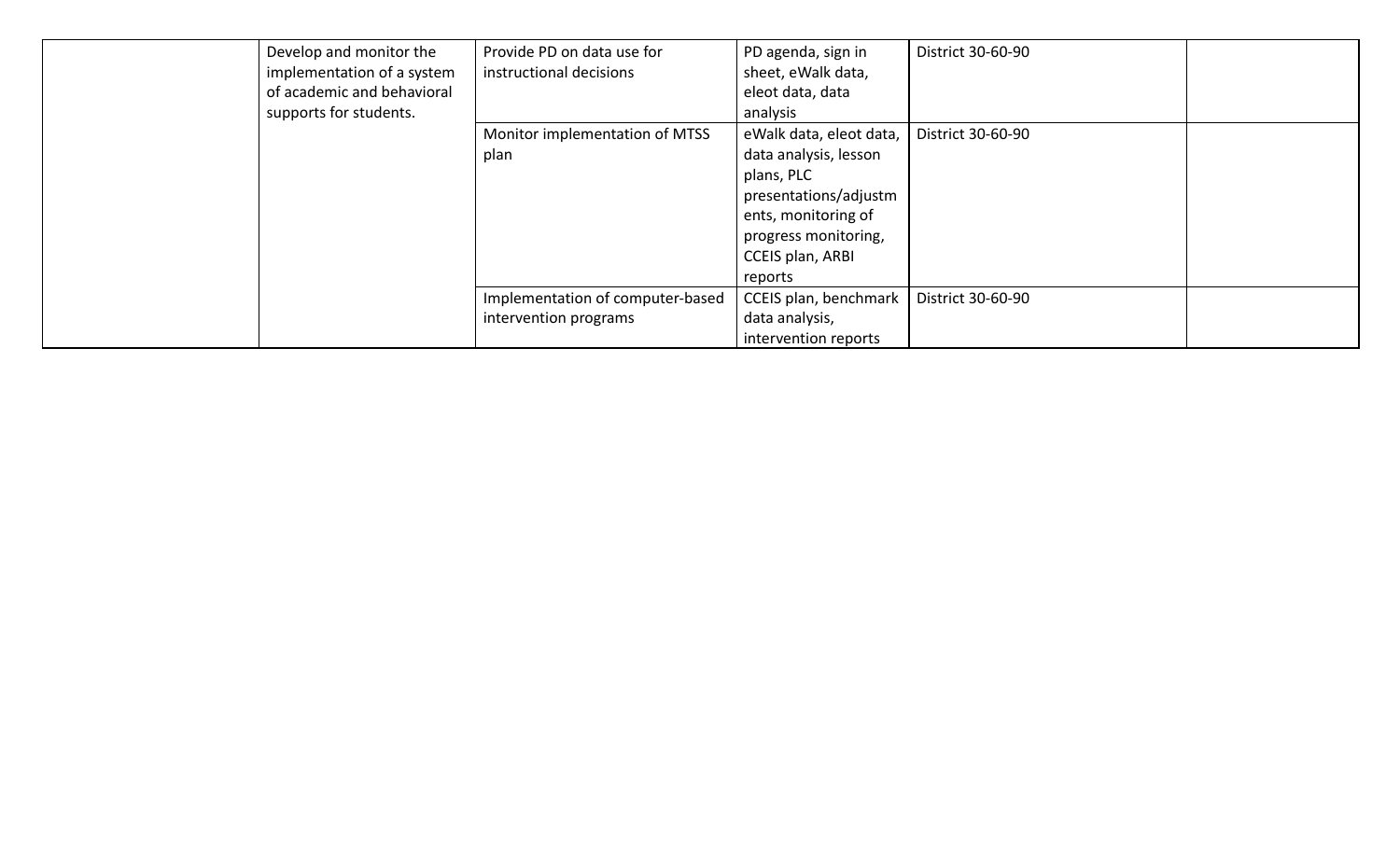# **5: Transition Readiness**

| Goal 5 (State your transition readiness goal.): Increase the percentage of students graduating as transition ready from 68.9 to 84.4 by 2025. |                                                                                                               |                                                                                                                                     |                                                                                               |                            |                |  |  |
|-----------------------------------------------------------------------------------------------------------------------------------------------|---------------------------------------------------------------------------------------------------------------|-------------------------------------------------------------------------------------------------------------------------------------|-----------------------------------------------------------------------------------------------|----------------------------|----------------|--|--|
| <b>Objective</b>                                                                                                                              | <b>Strategy</b>                                                                                               | <b>Activities</b>                                                                                                                   | <b>Measure of Success</b>                                                                     | <b>Progress Monitoring</b> | <b>Funding</b> |  |  |
| Increase the percentage of<br>students graduating as                                                                                          | Develop a system to support<br>and monitor improvement of                                                     | Develop PD plan to include CTE<br>specific events                                                                                   | PD plan, agendas, sign<br>in sheets, reflections                                              | District 30-60-90          |                |  |  |
| transition ready from 68.9 to<br>70.0 by 2021-2022.                                                                                           | the CTE program and<br>professional learning for CTE<br>Staff.                                                | Monitor CTE program<br>implementation and PD<br>implementation                                                                      | eWalk data, eleot data,<br>data analysis, fidelity<br>rubrics/checklists                      | District 30-60-90          |                |  |  |
|                                                                                                                                               | Design and implement a<br>system to monitor Tier I<br>instruction for alignment to<br>the Program of Studies. | Create and utilize CTE pathway<br>specific eWalk templates with<br>fidelity and provide feedback from<br>data collected from eWalks | Completed eWalk<br>templates                                                                  | District 30-60-90          |                |  |  |
|                                                                                                                                               |                                                                                                               | Monitor CTE program<br>implementation and PD<br>implementation                                                                      | eWalk data, eleot data,<br>data analysis, fidelity<br>rubrics/checklists                      | District 30-60-90          |                |  |  |
|                                                                                                                                               | Design and implement a<br>system to monitor and<br>support student progress                                   | Monitor CTE program<br>implementation and PD<br>implementation                                                                      | eWalk data, eleot data,<br>data analysis, fidelity<br>rubrics/checklists                      | District 30-60-90          |                |  |  |
|                                                                                                                                               | toward transition readiness.                                                                                  | <b>Monitor Breathitt County Schools</b><br><b>Transition Readiness spreadsheet</b>                                                  | <b>Transition Readiness</b><br>spreadsheet, check-in<br>meeting agendas,<br>accurate CTE data | District 30-60-90          |                |  |  |
|                                                                                                                                               |                                                                                                               | Create program checklists that<br>clearly state all courses and exams<br>required for each program                                  | Completed program<br>checklists                                                               | District 30-60-90          |                |  |  |